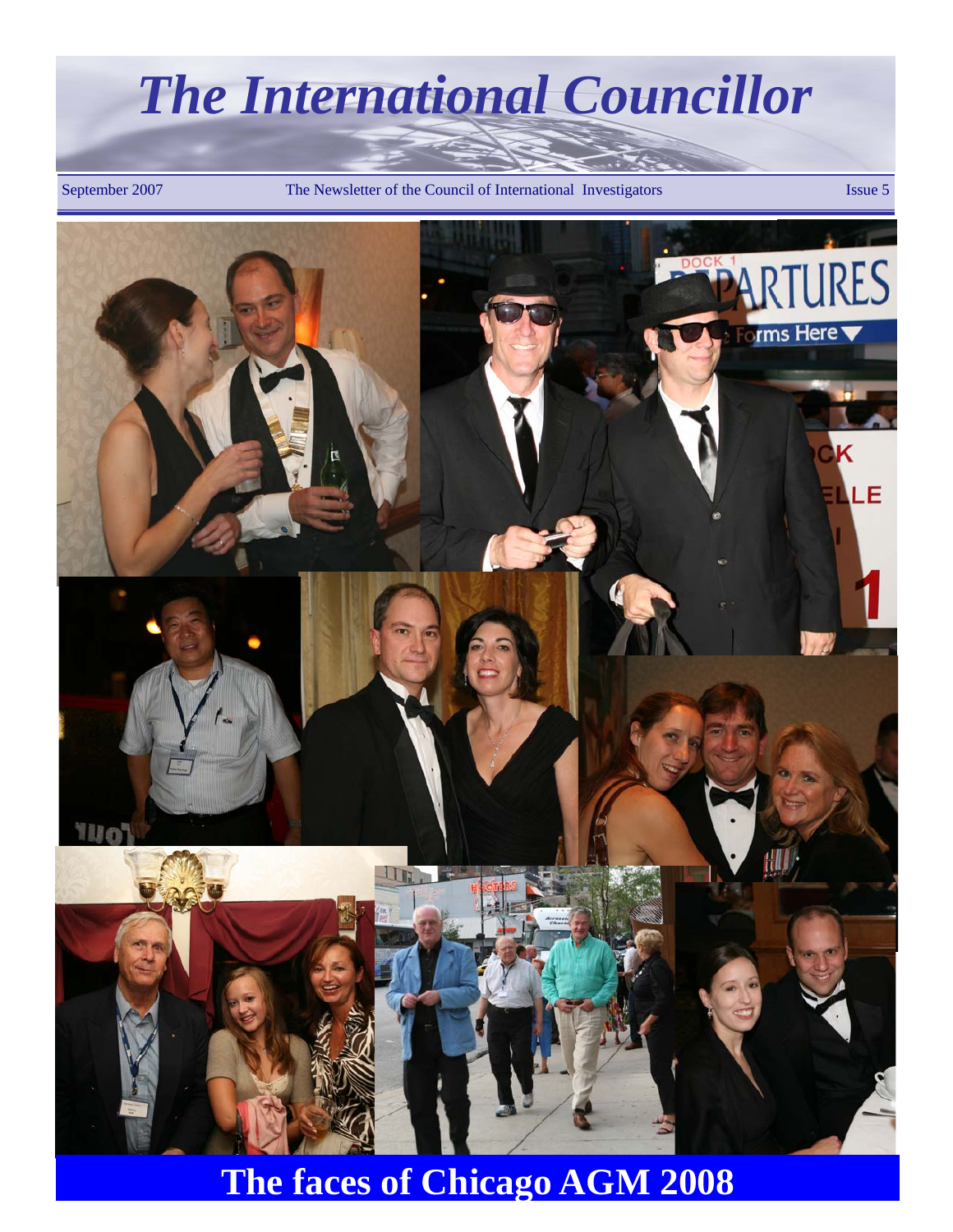As Chairman of the Publications Committee and Editor of the Council, I would first like to thank Don Johnson, Sheila Ponnosamy , Rick Green, and Tom Davies who have been so quick to offer their help and to stand as members of the Publications Committee.

The Councillor is not only the voice of the Board and members, but it is also a vehicle for our member's families. The Council has forged friendships between member spouses and families to the point that we rejoice in each other's family triumphs and sorrow with you when you experience loss.

We want to continue to publish not only the stories about world events and activities that are of special interest to Private Investigators and the CII members, but also the personal stories that help us keep in touch with each other between conferences.

You may have noticed in the past couple of issues that we have published some letters to the editor. Feel free to send us in your letters when something in the Councillor sparks your interest, if you have something to add concerning a story we ran, or an amusing story to tell us about your own activities. The only way to tell if you're actually reading it is if we receive some feedback. And on that note, if there is something you wish we would run or perhaps something you feel we should cover differently, let us know on that too.

The Councillor should be a voice for all our members, so please, let's see more news items from Asia, Europe, and South America.

Our publication schedule, currently, is the  $15<sup>th</sup>$  of every other month, and the deadline is the last day of every other month – so get your news into us and we'll get it out to everyone else. If we get more news items we can look at publishing every month, but that is totally up to you, the members. Please keep an eye on your local newspapers for news items that may be of real interest to the other members, and of course, write to us about cases that can help all of us learn about new methods or advise us of new markets to explore.

Finally, to all of you who supported Fred and I while our son, Robert, was serving in Afghanistan and kept in touch so often asking about him, we thank you. Fred and I left the conference VERY early on Saturday morning to fly back to Halifax and then drive five hours to CFB Gagetown, to meet Robert, when he arrived back in Canada from his tour in Afghanistan. We had about a week with him before he hopped a plane to Australia to visit the girl he met while on furlough over there—must be something about those Australian girls, eh Rod! Below is a photo of our son taken while he was serving in Afghanistan.





#### Dear Lois & Trish:

Another great issue and thanks to those who volunteer their time to make each issue better than the last....

 As for centavos, I have one left...I had trouble at first clicking on the link and viewing the Councillor. On the third try, and with a phone call interrupting my efforts, when I returned to looking at the monitor, voila, there was the Councillor in all its glory....I would suggest that sometimes it takes awhile to open the file and it is my dim recollection that Kevin Ripa advised that when you open a link such as the one for the Councillor, patience is a virtue....now I am out of centavos and would not begin to give any kind of computer-related advice except to know that whenever I have problems with my computer, I frequently discover to my chagrin, it is operator error...

Best regards to everyone, thanks to the Councillor team for pull-

ing off another great issue and see you all in Chicago! Nancy Barber

#### Dear Trish & Lois:

The July issue is one of the best issues. Smart move with the year in review and other new style of article delivery. The photos of new members would sure be helpful in recognition for those who are regulars to the various CII meetings. The articles on individuals and the other articles i.e. on Human intelligence (Humint) makes the issue interesting and worth our time reading it.

Good work and well done! Dato Syed Jaafar SJ Security Consultants Penang, Malaysia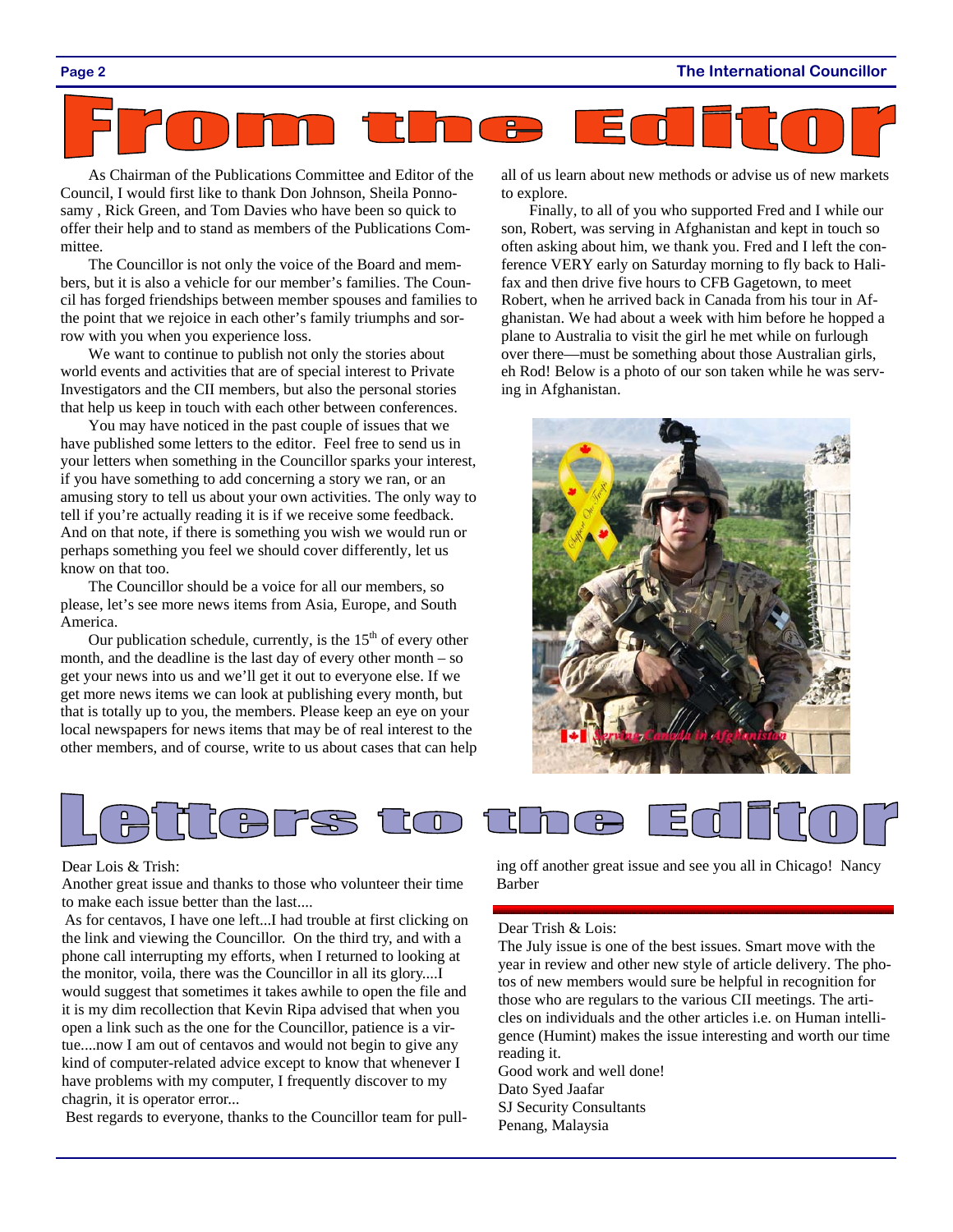### Publications Committee Report—2006-2007

The following goals have been established for our committee.

1. Utilize the available medium (i.e. CII website, The International Councillor, PODCAST, and brochures to further promote CII).

2. Pay to promote CII through advertising in other association publications.

3. Pursue vendors who want to pay CII to advertise in The International Councillor.

Make information about CII available at the local level via the Regional Director to facilitate their promotion of CII./Dissemination of the brochures.

 Efforts to complete these objectives are pending and detailed below. Utilize the available mediums (i.e. CII website, The International Councillor, PODCAST, and brochures) to further promote CII. Utilization of the web site has been achieved. Members are transitioning to it for general information and updates. The executive Secretary reports that of the 308 current members, only 16 do NOT use email. That means most of our membership is communicating with us electronically. With respect to The International Councillor, we are not sure how many members view it on the web so in order to promote it

### **FLOODING IN IRELAND 2007**

 If this doesn't tug at your heart strings nothing will. This "award-winning" photograph of the recent flood waters rising in Ireland captures the "spirit" of Ireland. Faithful to the end, these fellows attempted to rescue the inventory of a local pub.



further, we are going to be sending out individual copies electronically in March 2007. Members who continue to request a hard copy will still receive one from the CII office.

The PODCAST has been well received. Fred is considering a PODCAST during the upcoming AGM in Chicago. Brochures are detailed in #4 below.

 2. Pay to promote CII through advertising in other association publications During 2005 –06, CII discussed the possibility of advertising in PI Mall and PI Magazine. The rates for both entities are below.

#### **PI MALL ADVERTISING RATES**

Interestingly, there is no charge for an association to be linked to the PI MALL web site. We could link www.cii2.org to PI MALL at no charge. Advertising on the PI MALL website is very expensive. It's also focused on US members. For example, it would cost us \$1000.00 USD per month to have a "rotating banner" on the PI MALL home page or \$500.00 USD per month to have a banner on the front page of each individual state directory within the web site. But again, the focus of that sort of advertising would be U.S. based. Considering our emphasis is upon recruiting elsewhere in the world, perhaps we should consider some other options such as some international associations and advertising in those publications; specifically in the regions we are interested in. The rates to advertise in PI MAGAZINE range from \$3,590.00 for a full back page ad insertion to \$710 for 1/6th of a page. Although PI Magazine charges additional fees for colour over black and white, this does not apply to the Councillor as there is no additional fees to publish an electronic edition in colour.

3. Pursue vendors who want to pay CII to advertise in The International Councillor. IRB Search, an information broker, initially expressed interest in front page placement. They have postponed a decision. Follow up is scheduled for May 2007 with their sales representative, Erin Rutledge. Initially IRB Search expressed an interest in front-page placement and were advised that placement on the front page was not available at this time. They were however, offered other lucrative placement options, including six banner ads strategically placed throughout our newsletter. IRB will have a booth (along with Lexus) at the upcoming AGM. Contact has been initiated with Merlin and Trans union and there have been no commitments to advertise to date.

Make information about CII available at the local level via the Regional Director to facilitate their promotion of CII./ Dissemination of the brochures. The Executive Board needs to make a final decision on whether or not to charge for the brochures. Thanks to Fred and Trish Dehmel, hereafter referred to as the Dynamic Duo, the executive office is in possession of one thousand (1000) printed brochures ready for shipment to any CII member who wants them.

Crowds panic as flooding threatens Ireland...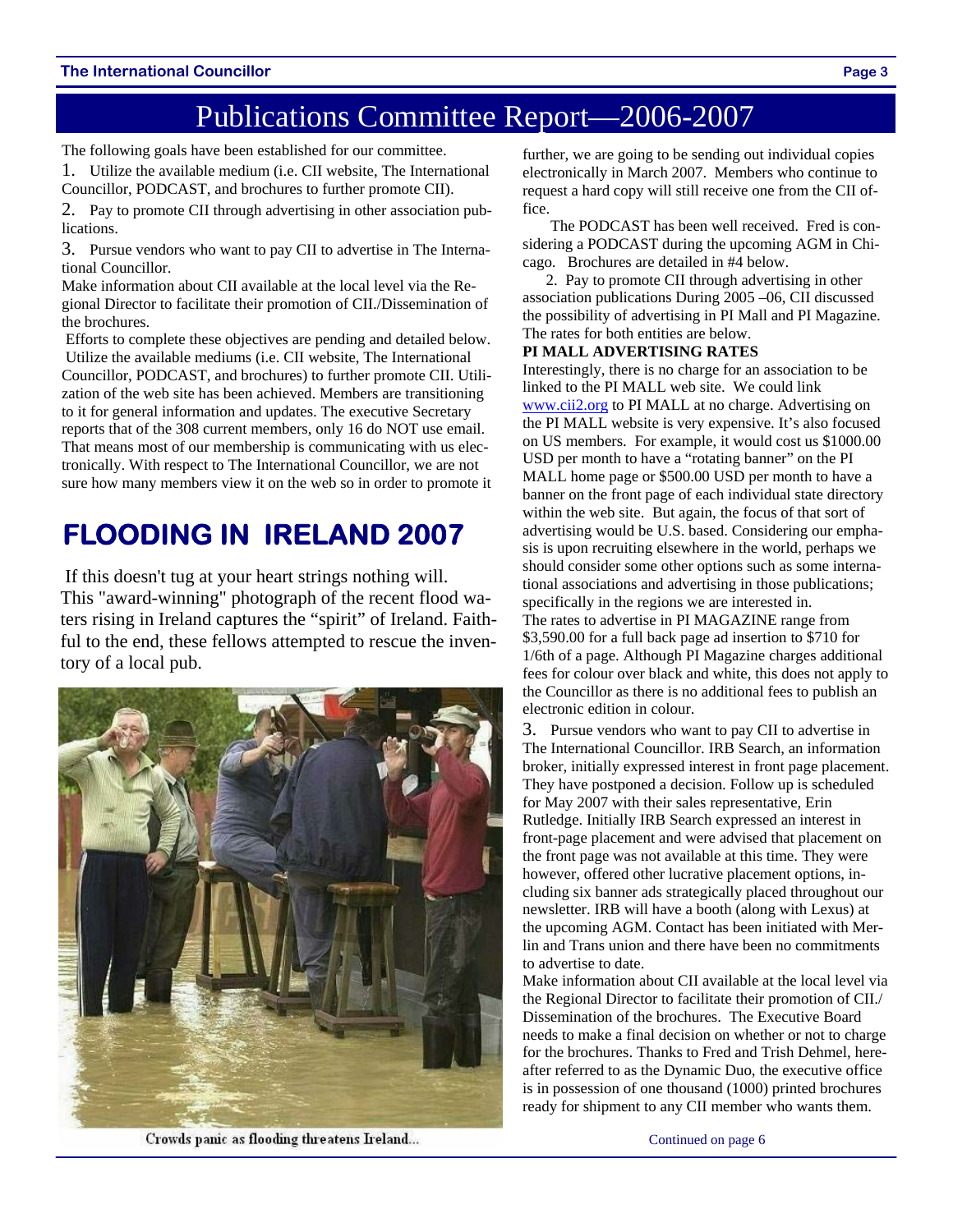**Page 4** The International Councillor

# **And the Award goes to...**



**Nancy Barber, International Investigator of the Year** 



**Rod Webb Meritorious Service Award** 



**Ponno Kalastree** 



in.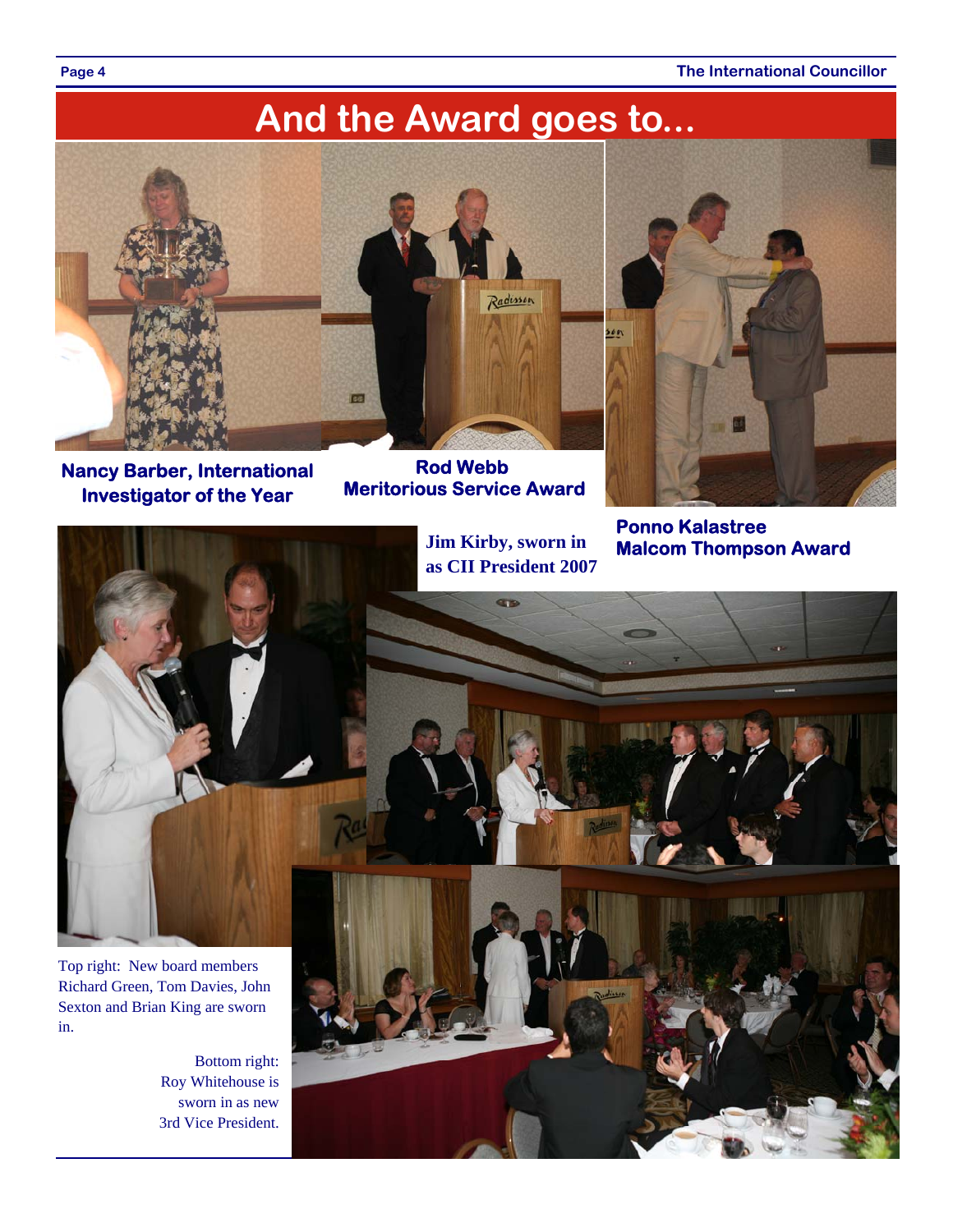### **CII COMMITTEES 2007 / 2008**

#### **Audit & Finance**

Chairman: Roy Whitehouse Jack Burke Steve Kirby **Historian**

| Chairman: |  |  | <b>Bill Elliott</b> |
|-----------|--|--|---------------------|

#### **Legislative**

Chairman: Jack Burke Nancy Barber

#### **Publications/Public Relations**

Chairman: Trish Dehmel Don Johnson Richard Green Tom Davies Sheila Kallastree

#### **Malcolm Thompson Award**

Chairman: Bert Falbaum Jim Kirby Jack Burke Kevin Ripa

#### Ponno Kalastree

**Membership** Chairman: Roy Whitehouse Kevin Ripa Alan Marr

#### **Meritorious Service Award**

Chairman: Jim Kirby Kevin Ripa Jack Burke

#### **Nominating Committee**

Chairman: Jack Burke Jim Kirby Bert Falbaum

#### **Parliamentary**

Chairman: Jim Kerins Brian King

**International Investigator of the Year** Chairman: Nancy Barber

#### **Privacy**

Chairman: Steve Kirby Brian King **Standing Education** Chairman: Jim Kirby Fred Dehmel Board members

#### **Strategic Planning**

Chairman: Bert Falbaum Jay Groob Rick Green

#### **Internet**

Chairman: Kevin Ripa Fred Dehmel

**2008 AGM** Chairman: Fred Dehmel

#### **2009 AGM**

Chairman: Nancy Barber Rod Webb Sheila Kalastree

## **Secretary's Report—2006 –2007**

Members:

Since the Annual General Meeting in Singapore in mid-August 2006, the Executive Board has met electronically 11 times in Special Board Meetings and for the 2007 Mid-Year Meeting. The following is a summary of same.

The Board has approved new Regional Directors for SW USA - P. Allen and SE USA - J. Beach and Central America - S. Derish. Executive Regional Director Alan Marr asked to be approved as temporary RD for Regions 27, 28, 29 and asked that Peter Grant be temporarily named to Region 30 in South Africa. Alan Marr also asked for and received Board approval for Ken Cahoon for Region 3, Roger Warwick for Region 9 and Roy Whitehouse for Region 15.

The Board has approved 30 new members from locals on four continents, Africa and North America, Asia and Europe: C. Bauer, G. Nelson, J. Williams, S. Page, E. Sigrist, D. Williams, M F. Masbollah, B. Owus-Twumasi, E. Thomadakis, L. Jaschke, K. Cummins, K. Singh, M G. Gang, Q. Xu, S. Goddard, W H. Wong, J. Chu, L. Brown, J. Chi, A. Bowles, G. Van-Beek, J. Decker, J. Genovese, J. Dwyer, P. Mignot, R.

Fat, V. Kodur, G. Dooley, K. Henry and R. Chaihan.

The Board unanimously rejected three candidates and one candidate was rejected in a close vote. Another candidate's application was tabled for further discussion by the Board at an upcoming executive session at the AGM.

One of the 11 Special Meetings was devoted to reviewing a formal complaint and the Board expelled the accused member. The complaint was against a member by another member. The Investigative Committee submitted it's findings and the Board concurred.

We continue experiencing some delays in completing electronic Board Meetings, but it is not as severe as earlier Board meetings this past year.

The Council's new staff at the Seattle Admin Office is gaining traction and knowledge and they seem to be efficient and helpful.

A discussion about the issue of storage for Secretary records is underway with Board member Kevin Ripa. One idea is the transfer of the multitude of electronic documents to a secure storage module on the CII website. *- Jack Burke, Secretary*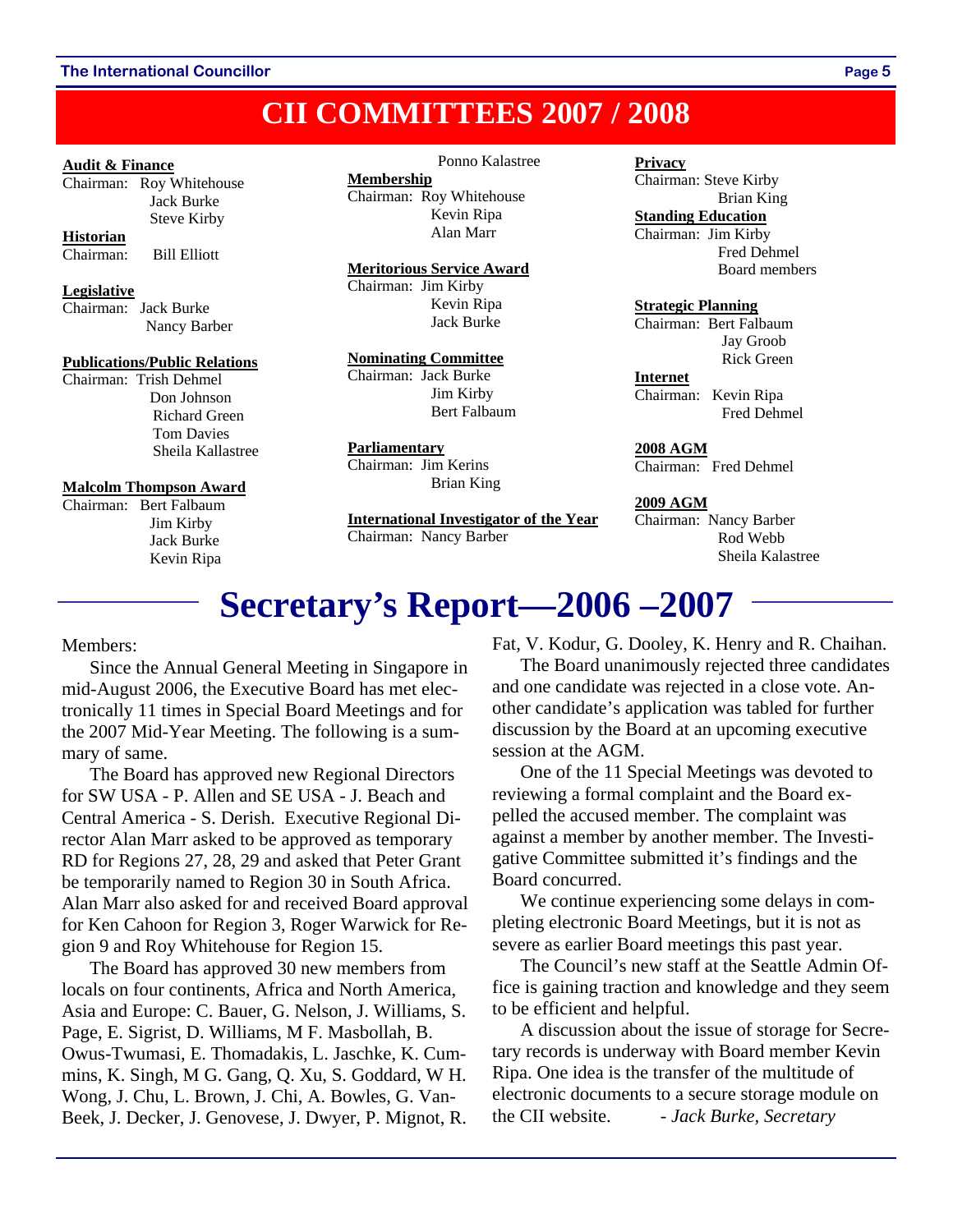#### **Here it comes!**





**And there it goes…. Lord Green paid us a visit in Beantown and ATE this 11 1/2 pound Lobsta himself!!! Thought this should make the Councillor! - Jay Groob** 



During the period following our last report, things have been continuing at a good pace. We continue to see positive feedback and use of the CII website. During any glitches that have occurred, our webmaster Jack Hetherington has been very prompt in his response. It would appear that in many cases, the issues that have been brought out by members end up being a user misunderstanding of how to utilize the site.

With respect to the CII annual conference website, it would appear based on feedback from attendees and organizers alike, that it is a resounding success. We see no reason to reinvent the wheel for the next conference, and as a result, other than some "garnish", the site will remain the same in its layout and navigation from year to year.

Listserve issues continue to be the leading cyberspace complaint. There are a number of reasons for these complaints, but unfortunately most of these reasons are beyond our control and rest squarely with Google. Fortunately though, we have seen a large reduction in the number of problems and complaints since our migration to Googlegroups from Yahoogroups. We have also used our special meeting listserve on two occasions to handle sensitive matters. - Kevin J Ripa, Fred Dehmel

### **Publications Committee Report**

#### Continued from page 3

The focus of the brochure is more general in nature for greater use. The Executive Board still needs to render a decision on the cost, if any, to members for use of the brochures. It is the committee's recommendation that if the brochures are being used to recruit new members, the CII member should not be charged. Since these brochures are already printed and paid for, we suggest a decision be made concerning dissemination of the brochures. For example, we might want to send five (5) brochures to each Regional Director and ask them to distribute them to nonmembers or other promotional opportunities. Perhaps someone else has a better idea but we want to see them utilized before they become obsolete.

Respectfully submitted, Chairwoman Lois Colley, Committee Members Joan Beach, Don Johnson and Trish Dehmel.

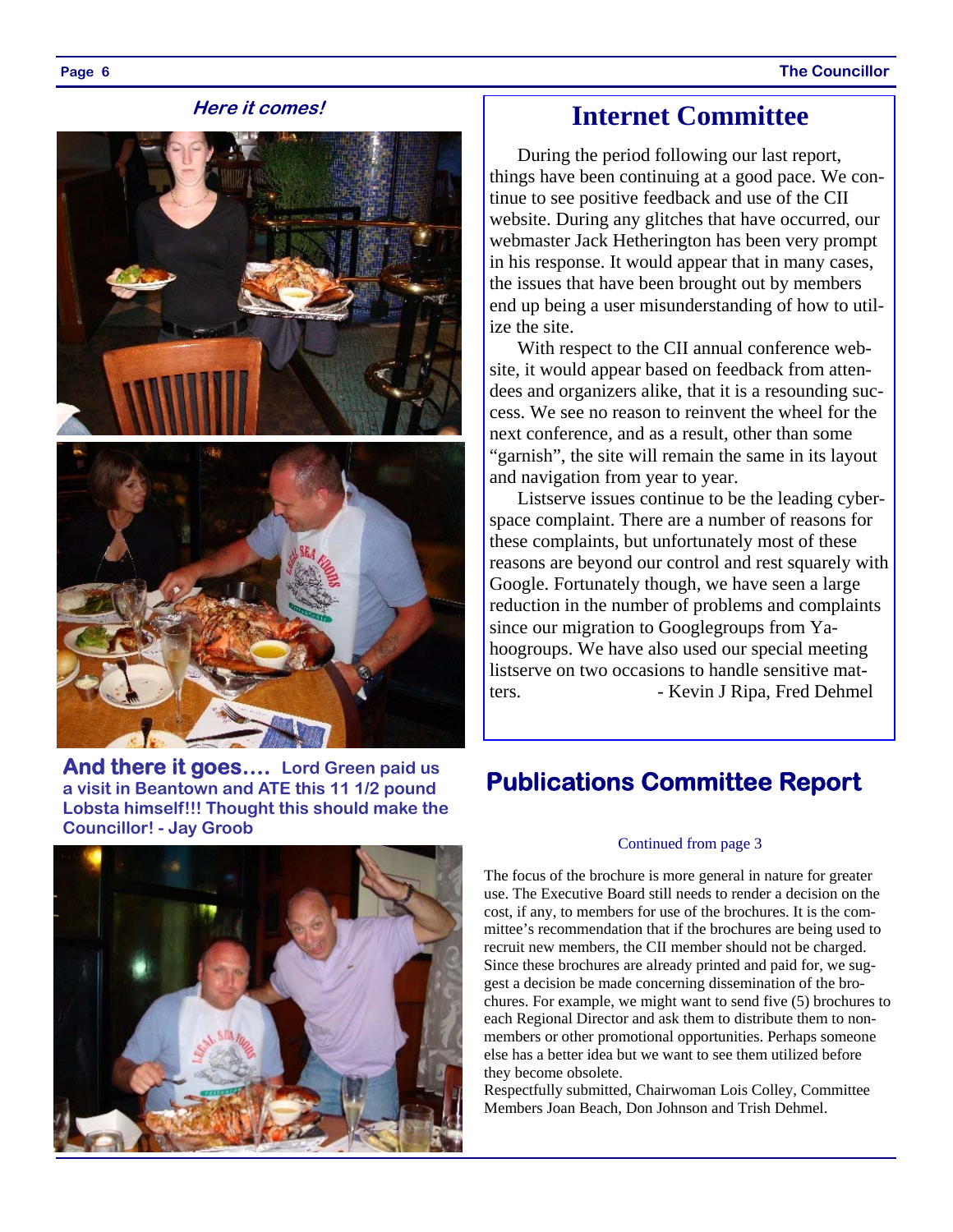### **Chairman's Report**

Dear Friends, Members and Guests,

As outgoing Chairman of the Council of International Investigators, it gives me great pleasure to welcome you all to the 53<sup>rd</sup> Annual General Meeting, here in the Windy City.

In looking back over my years of service in the Council, it is coincidental that I find myself here today as Chairman, having been first appointed to the Board at the 1999 Chicago AGM, when the directors and officers were focused on bringing in new blood. It would not have been possible for me to be here today without the support, guidance and mentoring of Tom Herder, Derek Nally, Jim Kerins, Norm Willox, Jim and Steve Kirby and Jack Burke. I

would also be remiss if I did not mention Bob Peterson, past president and Board member, who nominated me for that Council Board position.

It is with great pleasure that I have served the Council in a variety of capacities over the years, working my way up the chain of command to Chairman of the Board. This was made possible through the dedication of our Board members and officers. Our incoming president, Jim Kirby, who, coincidentally, is our host for this AGM, has been the backbone of our organization for many years. Through the concerted efforts of the officers and directors, we have been able to bring the Council to its present level of so-

phistication, with the modernization of our website, achievement of the goals set forth in our strategic plan, and realization of the much desired increase in membership.

I would like to thank the current Board for their support and cooperation, and extend my best wishes and congratulations to Jim Kirby, as he takes the reins as President of CII.

Our outgoing president, Burt Falbaum, has also done a remarkable job this year, especially with his knowledge parliamentary protocol. I have no doubt that our Vice Presidents, Fred Dehmel and Nancy Barber, will do an exemplary job in their new positions, as evidenced by the remarkable work each has done with regard to new membership, revision of the vetting protocols, and the initiation and implementation of the electronic publication of The International Councilor.

I am sure you will all enjoy the gorgeous Chicago sky-

line. For those of you lucky enough to have attended the recent Regional meeting in Paris, it may be of interest to know that the 1909 plan for the City of Chicago was created by Daniel Burnham, who envisioned Chicago as being "Paris on the Prairie."

More pertinent to those of us in the criminal justice profession, in 1893 Chicago hired the first woman police officer, Marie Owens.

Also of interest is the fact that the first automobile race in the United States was held here in 1895, with the course running from Chicago to Evanston, IL. The winner was J. Frank Duryea, whose average speed was seven and one-half miles per hour! Anyone who has conducted

> moving surveillance can appreciate how easy it would be at that rate of speed !

> Midway airport, originally known as Chicago Municipal Airport, opened in 1927 and was renamed in 1949 to honor the Battle of the Midway in WWII. It remained the busiest airport until 1959. Today, Chicago's O'Hare airport is the second busiest in the world, with 76,510,000 passengers annually. And for you fast-food freaks, the first McDonald's franchise, owned by Ray Kroc, opened in DesPlaines in 1955.

Chicago's additional claims to fame include Western Avenue, the

longest street in the world, and the Chicago Public Library, the world's largest, with a collection of more than 2 million

books.

And lest we forget its cultural contributions, Chicago is also the birthplace of electric blues, which evolved during the great black migration north in the 30's and 40's. Some of the greatest blues musicians of the  $20<sup>th</sup>$  Century made their bones in Chicago, playing on street corners during the Sunday open-air markets on Maxwell Street.

I trust that you will have a wonderful time here in Chicago, meeting old friends and new, soaking up the atmosphere, and enjoying all that the city has to offer. Jim Kirby, Steve Kirby, Jack Burke, Glenn Eiden and Derek Nally have organized a remarkable gathering, including the lakefront cruise and cocktail party, the gala banquets, and seminar topics to challenge and educate. I'm sure you will not be disappointed.

Enjoy! Fraternally yours, Jay Groob

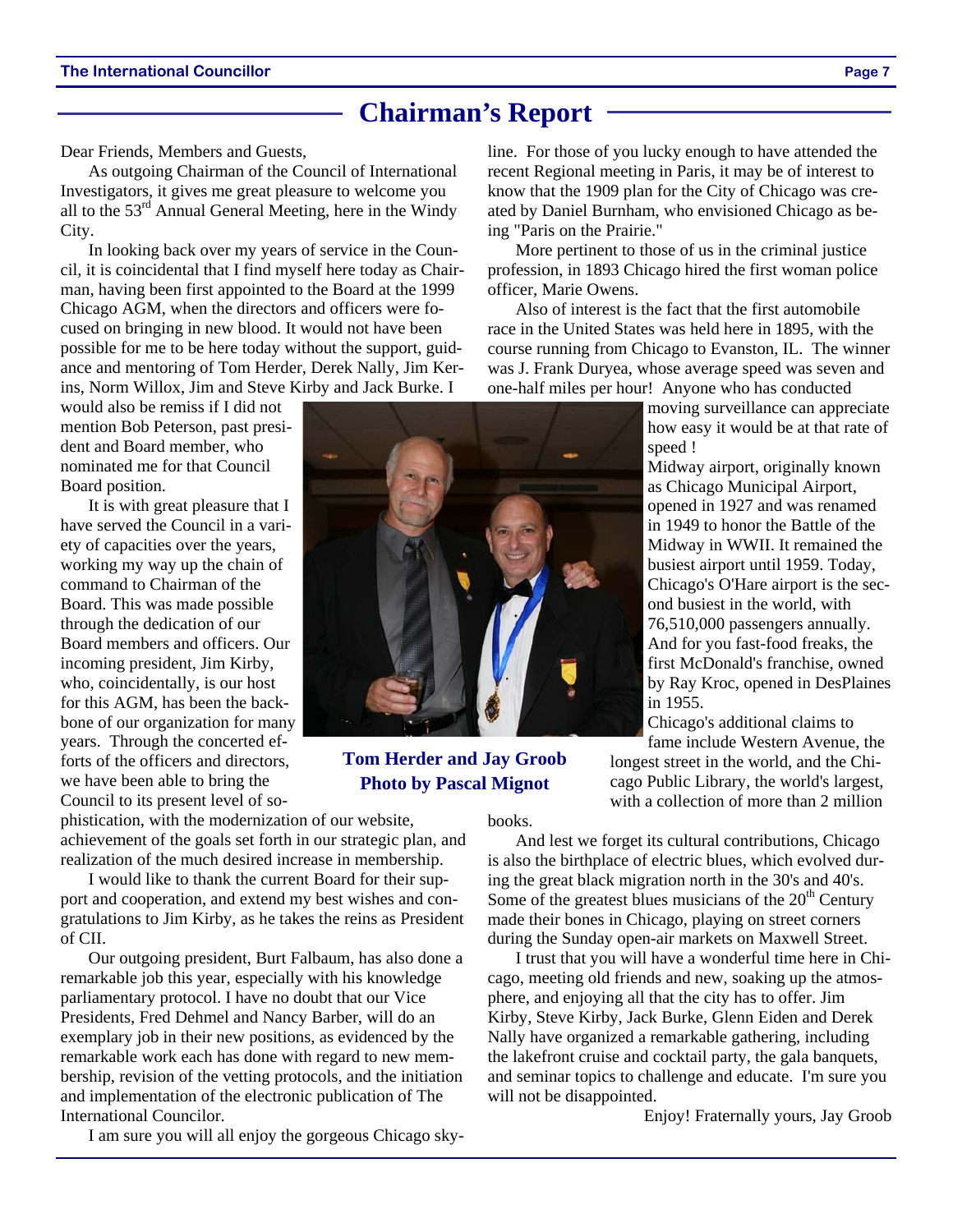#### **Page 8 The International Councillor**

### **2nd Vice President Report - 2008 AGM Report – August 2007**

As previously reported, the dates for the 2008 AGM have been set for August 26-30, 2008 in Halifax, Nova Scotia Canada. The event will be held at the Halifax Marriott Harbourfront Hotel. The hotel is located on right on the beautiful harbour of Halifax, Nova Scotia.

The Halifax International Airport is the Atlantic Canadian centre for domestic, regional and international flight service. With over 600 flights a week, you can travel by air to Halifax on direct flights from many Canadian, U.S., European, and Caribbean destinations. Add to that hundreds more connecting flights and it's easy to get to Halifax from just about anywhere in the world. Halifax is geographically closer to Boston (fly time 1.45 hours) and New York (fly time 2.25 hours) than any other Canadian city and over one hour closer to Europe than any other major North American city. There are over 20 daily flights from Toronto (fly time 2 hours), 10 from Montreal (fly time 1.5 hours) and 11 from Ottawa (fly time 1.75 hours)

Air carriers serving Halifax include: Air Canada, Air Canada Jazz, Canjet, Westjet, Continental Express, Delta, Northwest, American Eagle, Air St. Pierre, Condor, Zoom, Go Travel Direct Vacations, Provincial and Skyservice. There are also direct flights from the USA to Halifax.

Halifax International Airport has made a number of improvements recently. The latest phase of the AIP, the Air Terminal Building Expansion, is a \$70-million investment to expand aviation facilities and services. The project included: a new baggage screening area to meet regulatory requirements; the relocation of airline commuter traffic from the north end of the terminal to the south end to make way for an international passenger waiting area; separate domestic and international departure areas; additional aircraft gates and bridges, elevators, escalators, baggage belts, ticket counters and computer terminals; and a two-storey walkway to separate arriving international and domestic passengers for customs and immigration purposes. Halifax now has a US Customs pre-clearance facility.

Once you arrive at our airport, located 30 minutes from downtown Halifax, you will find limousine, car rental companies, taxi, and shuttle bus services to transport you in comfort to your accommodations: Limousine Service \$43; Taxi Service \$41; Shuttle \$12.

Although this is still the very early stages of preparing for the event, the organizing committee is busy arranging speakers and events for members and their guest.

We are also going to be the first I think to employ an event planner for this event. Our research has found that by employing an event planner, the cost of the food, events etc go down quite a bit, which offsets the cost of the planner for the most part. Our budget is done and is attached and you will note that we still plan on making money for our event. I hope that more members will consider using event planners, as I think it will allow more members to offer their cities as venues for our AGM. The event planner allows the CII member host to carry on with their businesses and still offer their staff and resources as donations to the CII AGM.



**The Nova Scotia booth promoting the conference in Halifax in 2008 drew lots of interest.** 

Our budget has been sent to the treasurer for his perusal and approval and he concurs with our budget. We hope to make your trip to Halifax one of the highlights of your CII membership. We plan to have a theme of "some work, but a lot of fun" for both members and family. I will make that promise to you now that it will be fun.

You will note a Nova Scotia booth on Thursday in the lobby of the hotel, which will provide information about Halifax and Nova Scotia. We will also be bringing along some informational packages for our members.

I want to thank Jim Kirby for his considerable support to promoting the Halifax AGM.



Below: The double decker bus was a hit even in the rain!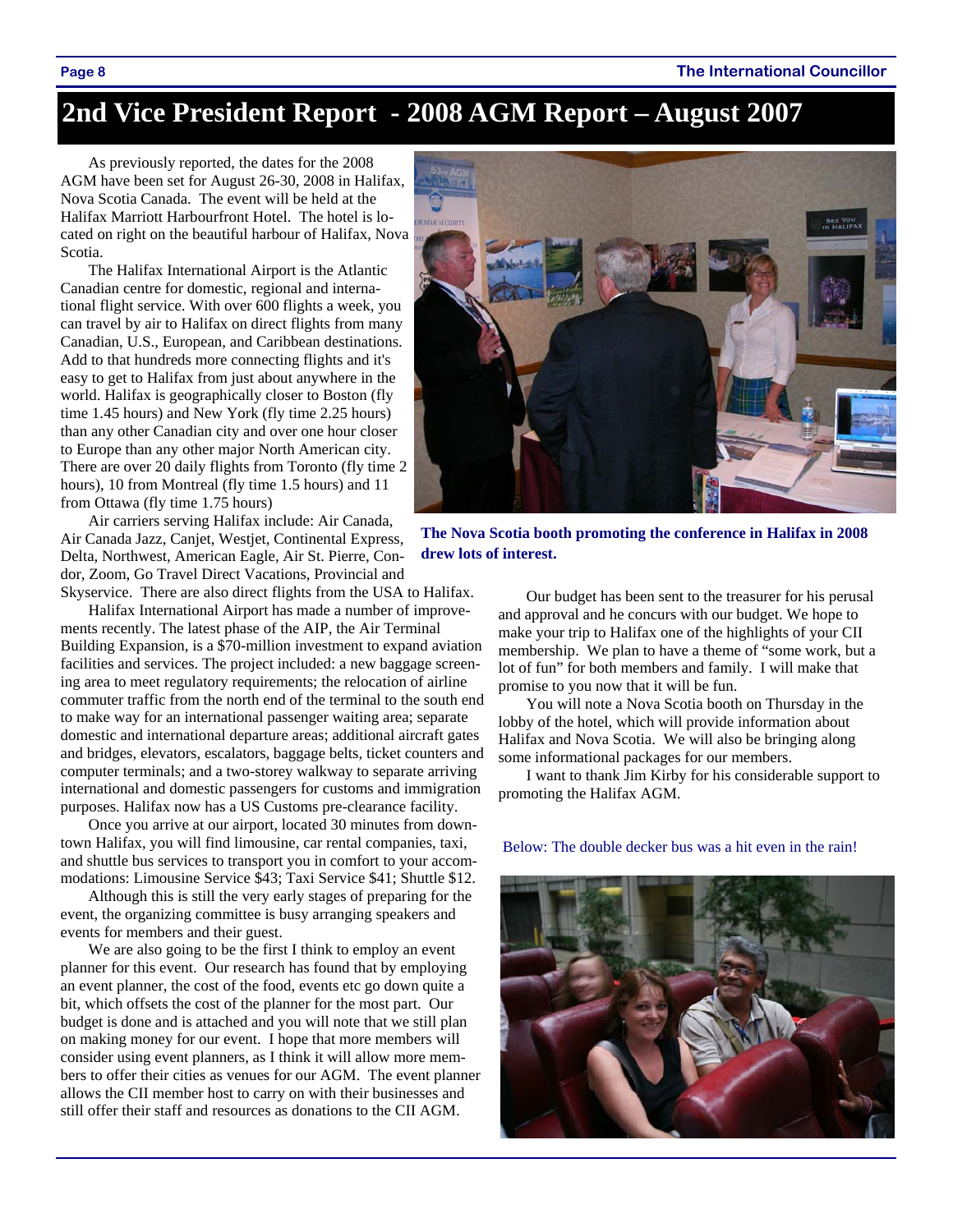# **Treasurer's Report 2007 AGM Meeting**

#### **Management Association Company**

The Councils financials continue to be managed by Shirley Bishop organisation. The new contract arrangements have been in place for a period of 6 months, during this period the company has been sold by Shirley Bishop, which eventuated in some changes in personnel providing the resources to the council. After some minor glitches, which were overcome, the service currently being provided has been good and meets the contractual agreement with the organisation.

Given that the contract is only 6 months a report will be provided in October 2007 to the board for consideration of extending the contract, this additional time period will allow for further evaluation.

#### **Financials**

The following documents are provided to the Treasurer on a monthly basis for review; Balance Sheet; Income and Expense report; Transaction report

A review of these documents for the period, 1 January 2007 to 30 June 2007 show that the council is meeting its budgetary targets. *(Attached to this report is a copy of the Income and Expense report)*

#### **AGM 2007**

The AGM host, Jim Kirby, is to be commended in the manner that the finances have been controlled in line with his budget. He has provided monthly reports and included the Treasurer in the financial aspects of the AGM. Jim has demonstrated that the board's judgment to have the AGM accounts controlled from CII Office has been a sound decision. The added bonus is that the Host's job has been made easier insofar as the finances are concerned.

AGM registrations via online continue to be a great success. To assist future AGM Hosts of AGM's a budget spreadsheet has been developed, it is proposed that this spreadsheet be approved as the required document to be completed and submitted by the AGM host for Board approval and subsequent use. *(A copy is attached)*

#### **Membership**

Payment of dues and the updating of members details via our online facility has continued to be a great success. However, during December 2006 and in the early part of 2007, a small number of members received a second invoice; this was due to circumstances associated with the sale of the Management Company and change of staff. However, those members affected were contacted by CII office immediately it was discovered.

#### **2007 Directory**

All members should/have received the 2007 Directory, which is now a CDROM, the members were well informed of the impending change from the Hard Copy to the Electronic version. As this is our first we may need to make minor changes/additions to the content, but overall the support of this change has been good.

A couple of concerns were received associated with the printing of the member's details and incorrect member's information. Members have been informed that they can print a hard copy from the CII website and also from the Disk. Additionally it is important that members continue to update their information online when ever there is a change. This database is used to develop the information contained on the CDROM.

It is proposed that a pocket sized book, which will provide a list of member's, will be included with the 2008 CDROM directory. This accompaniment will provide member's flexibility of access to a member without the necessity of taking the directory disk or the requirement of a computer when travelling.

#### **2008 Budget**

The proposed budget will be developed and submitted to the Board in November 2007 in consultation with the Board.

It is proposed that the 2008 budget and future budgets include an expense item for Regional Meetings. These regional meetings should no more than 4 with a total budget of \$2,000.00. It is paramount that control of all CII funds remains with CII Office and overseen by the Treasurer, is therefore proposed that the Policy using these funds is as follows:

1. \$500.00 allocated for each meeting

2. Funds to be used for advertising and/or venue hiring

3. No advance payment of funds to the organiser

4. CII Office pay all accounts on the issue of an invoice

In conclusion, the primary source of the Councils income continues to be derived from membership dues. The officers, board members of the Council should ensure that membership, both retaining and existing members, that recruiting remain the focal point of the Council's agenda.

#### **Rod Webb, Treasurer See 2007 Budget details on page 10 and 2006/2005 details on pages 13 and 14**



#### John E. Burke

John E. Burke, 87, August 30th, WW II Veteran. Loving husband of Marie K. nee Clark. Beloved father of John T. (Alana), Thomas B., Daniel E. (Ruth), Joseph W. (Laura) Maribeth (Michael) Doody, Margaret M. (James) Walsh, Bernard M. (Susan), Anna Marie (Paul) Hines and the late Gerard C. Fond grandfather of (24) and great grandfather of (5). Uncle and great uncle of many nieces and nephews. Funeral from Donnelan Funeral Home, 10525 S. Western Ave., to St. Barnabas Church, Mass 10:00 a.m. Interment Beverly Cemetery. Retired Engraver of 45 years for the Chicago Tribune.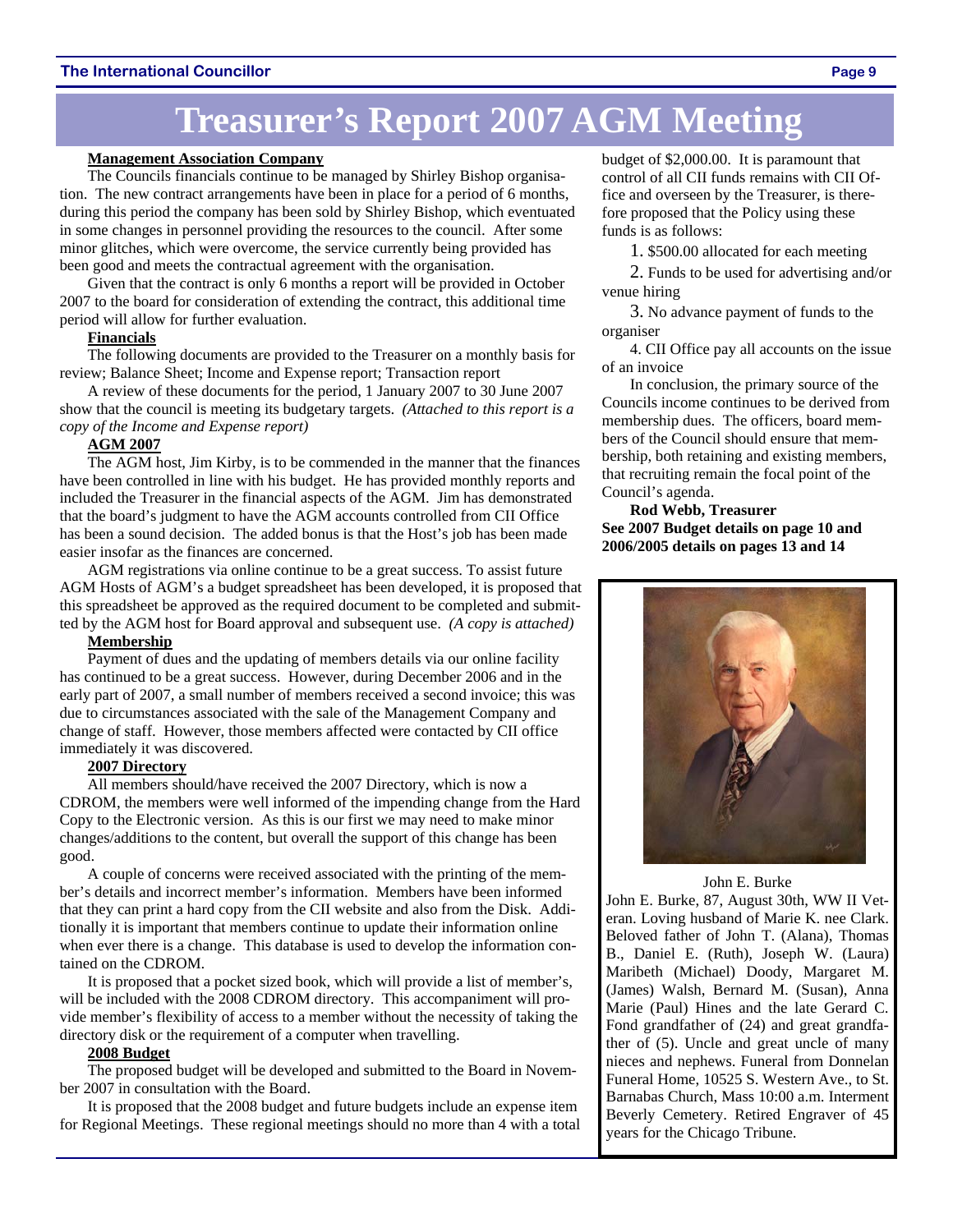| CII FINANCES 2007 |                                |                                              |    |          | 2007                              | 2007          |
|-------------------|--------------------------------|----------------------------------------------|----|----------|-----------------------------------|---------------|
| CODE              |                                | <b>ITEM</b>                                  |    | July     | <b>YTD</b>                        | <b>BUDGET</b> |
|                   | 1001 Inti Councillor Ad Income |                                              |    |          | 0.00                              | 350.00        |
|                   |                                | 1002 Application Fees                        |    | 550.00   | 2305.00                           | 2000.00       |
|                   |                                | <b>1003 Dues</b>                             |    | 589.00   | 19377.00                          | 44000.00      |
|                   |                                | 1005 Directory Ad Income                     |    | 25.00    | <b>840.00</b>                     | 750.00        |
|                   |                                | 1006 AGM                                     |    | 8850.00  | 60765.00                          | 67200.00      |
|                   |                                | 1008 Silent Auction                          |    |          | 0.00                              | 2000.00       |
|                   |                                | 1009 Interest                                |    | 3.05     | 20.08                             | 100,00        |
|                   |                                | 1010 Website Link                            |    |          | 0.00                              | 0.00.         |
|                   |                                | 1011 Donations                               |    |          | 0.00                              | 0.00          |
|                   |                                | <b>MISC</b>                                  |    |          | 0.00                              | 0.00          |
|                   |                                | <b>TOTAL INCOME</b>                          |    | 10017.05 | 83307.08                          | 116400.00     |
| <b>EXPENSES</b>   |                                |                                              |    |          |                                   |               |
| CODE              |                                | <b>ITEM</b>                                  |    |          |                                   |               |
|                   |                                | 3001 Advertising                             |    |          | 0.00                              | 0.00.         |
|                   |                                | 3003 AGM                                     |    | 89.35    | 6091.98                           | 62920.00      |
|                   |                                | <b>BANK SVC CHARGES</b>                      |    |          |                                   |               |
|                   | 3004                           | <b>Bank Fees</b>                             |    |          | 49.20                             | 750.00        |
|                   | 3005                           | <b>Credit Card Charges</b>                   |    | 241.46   | 1881.27                           | 2000.00       |
|                   |                                | <b>Total Bank Svc Charges</b>                |    | 241.46   | 1930.47                           | 2750.00       |
|                   |                                | 3007 Bond                                    |    |          | 0.00                              | 160,00        |
|                   |                                | INTL COUNCILLOR AD INCOME                    |    |          | 0.00                              |               |
|                   | 3008                           | Postage                                      |    |          | 0.00                              | 0.00.         |
|                   | 3009                           | Printing                                     |    |          | 0.00                              | 0.00          |
|                   | 3010                           | Layout Fees                                  |    |          | 0.00                              | 0.00          |
|                   |                                | <b>Total Councillor Charges</b>              |    | 0.00     | 0.00                              | 0.00          |
|                   |                                | 3012 State Annual Reports                    |    |          | $-20.00$                          | 30,00         |
|                   |                                | 3113 Insignia, plaques                       |    |          | 87.64                             | 750.00        |
|                   |                                | 3114 Insurance                               |    |          | 1150.00                           | 1600.00       |
|                   |                                | 3115 Website Hosting<br>MEMBERSHIP DIRECTORY |    | 50.00    | 350,00                            | 2500.00       |
|                   | 3115                           | Design                                       |    |          | 0.00<br>0.00                      | 0.00          |
|                   | 3117.                          |                                              |    |          | 1381.68                           | 2800.00       |
|                   | 341181                         | Postage<br>Printing                          |    | 1381.68  | 1577.38                           | 5750.00       |
|                   |                                | <b>Total Membership Directory</b>            |    | 1381.68  | 2959.06                           | 8550.00       |
|                   |                                | 3120 Office Supplies                         |    | 108.79   | 217.58                            | 150.00        |
|                   |                                | 3121 Postage and Delivery                    |    | 9.30     | 1079.89                           | 2500.00       |
|                   |                                | 3122 Printing and Reproduction               |    | 507.14   | 2481.75                           | 3000.00       |
|                   |                                | PROFESSIONAL FEES                            |    |          |                                   |               |
|                   |                                | 3123 Accounting & Legal                      |    |          | 1944 74                           | 1000.00       |
|                   |                                | 3124 Assn Management                         |    | 1287.00  | 8951.00                           | 15438.00      |
|                   |                                | <b>Total Professional Fees:</b>              |    | 1287.00  | 9845.74                           | 16438.00      |
|                   |                                | 3125 Telephone                               |    | 52.56    | 395.18                            | 750.00        |
|                   |                                | 3126 Travel and Entertainment                |    |          | 0.00                              | 250,00        |
|                   |                                | 3127 Memorials                               |    |          | 328.33                            | 500.00        |
|                   |                                | 3128 Vetting Fees                            |    |          | 31756 000                         | 1000.00       |
|                   |                                | 3130 RD expenses for recruitment             |    |          | 150,00                            | 2000.00       |
|                   |                                | 3131 Members Gifts                           |    |          | $0.00 -$                          | 500.00        |
|                   |                                | 3132 SA/Council Promotion                    |    |          | $0.00 -$                          | 1000.00       |
|                   |                                | 3133 SA/Health & Welfare                     |    |          | 0.001                             | 1000.00       |
|                   |                                | 3134 Historical Committee                    |    |          | 0.001                             | 500.00        |
|                   |                                | 3135 Pod Casting                             |    |          | 571.25                            | 1000,00       |
|                   |                                | Uncategorized Expense                        |    | 50.00    | 128,89                            | 1500.00       |
|                   |                                | <b>TOTAL EXPENSES</b>                        |    | 3777.28  | 28122.76                          | 111348.00     |
|                   |                                |                                              |    |          |                                   |               |
|                   |                                | <b>NET INCOME</b>                            | 多。 |          | 6,239.77 \$ 55,184.32 \$ 5,052.00 |               |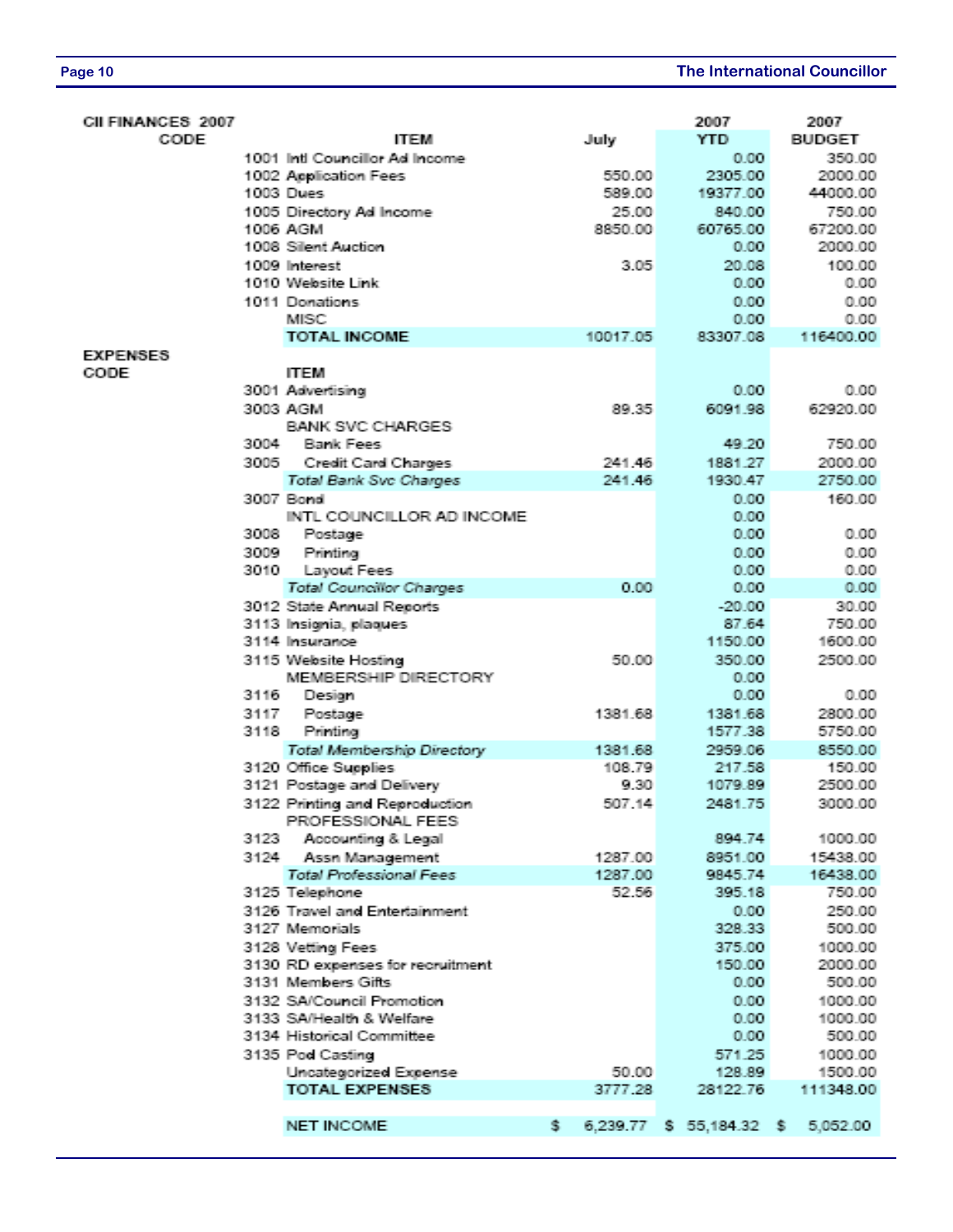# *3rd Vice President's Report*

The heart and soul of CII is its membership. The membership dues sustain the organization. It is the single most significant source of revenue and forms the foundation of our international network. Our membership number hovers historically around 300. We had 290 members in 2006. We currently have 306 members as of the date of this report. We had 292 members last year. We had 28 new members as of the 2006 AGM. This year we have 32 new members.

Our membership history is summarized as follows:

#### **NON-RENEWING MEMBERS**









**CII MEMBERS**



Our membership is at the highest number in five years and the number of new

members accepted at its highest. The success of this trend is a direct result of a number of factors: A good working relationship between the Executive Regional Director and Third Vice President; the implementation of the new protocol; Regional Director training; and the implementation of regional meetings.

A copy of the revised protocol is attached to this report and will be distributed to the Regional Directors during the training session being held at the Regional Director Lunch at this year's AGM. A tip of the hat should go to our Executive Regional Director Alan Marr and Secretary Jack Burke. They are to be recognized for their patience and participation in the implementation of the new vetting protocol.

The most successful tool in sustaining the membership is the regional meeting. In the last two years, CII has gained members in Nigeria, Ghana, Vietnam, South Korea and China. We also had two lapsed members renew their membership this year. This past year's success in membership growth is grounded in the Singapore AGM and regional meetings held in Paris and New York. Regional meetings in the Philippines and Central America in are scheduled for the coming year.

This is the beginning of a good foothold in reinvigorating the participation of Regional Directors and the use of regional meetings for membership development. In particular the efforts of Ponno Kalastree, Pawan Ahluwalia, Rod Webb and Joan Beach are to be singled out as the backbone of our success. Additionally, two members of the Membership Committee, Sheila Ponnosamy and Kevin Ripa, were instrumental in assisting the Third Vice President in implementation of the new protocol approved by the Board.

After working on membership issues for the last five years, it is my conclusion that our strength is not just reflected in numbers but in our ability to discern those within our industry who reflect the "elite" of our profession. Our continuing success will be gauged by CII's ability to develop and sustain an international network of members who can be relied upon as professional contacts. While the focus of CII's goals requires growing membership, a component of that mission should include the maintenance of our existing international network upon which our membership can rely upon in order to conduct business in a global market.

The coming year's challenge will be to sustain the momentum through the board's support of the ERD and RDs in identifying venues where CII can host regional meetings. The Third Vice-President's role was expanded with the implementation of the vetting protocol. The ERD and Third Vice President need to remain actively involved in processing applicants rather than relying on the CII office to perform many of the preliminary administrative vetting duties. This is particularly true in the collection of applicant documentation.

Our continued success will depend on the Executive Regional Director and Third Vice-President's team leadership to the Regional Directors in order to support them as they carry out our mission to grow and sustain membership.

Respectfully submitted, Nancy S. Barber, Third Vice-President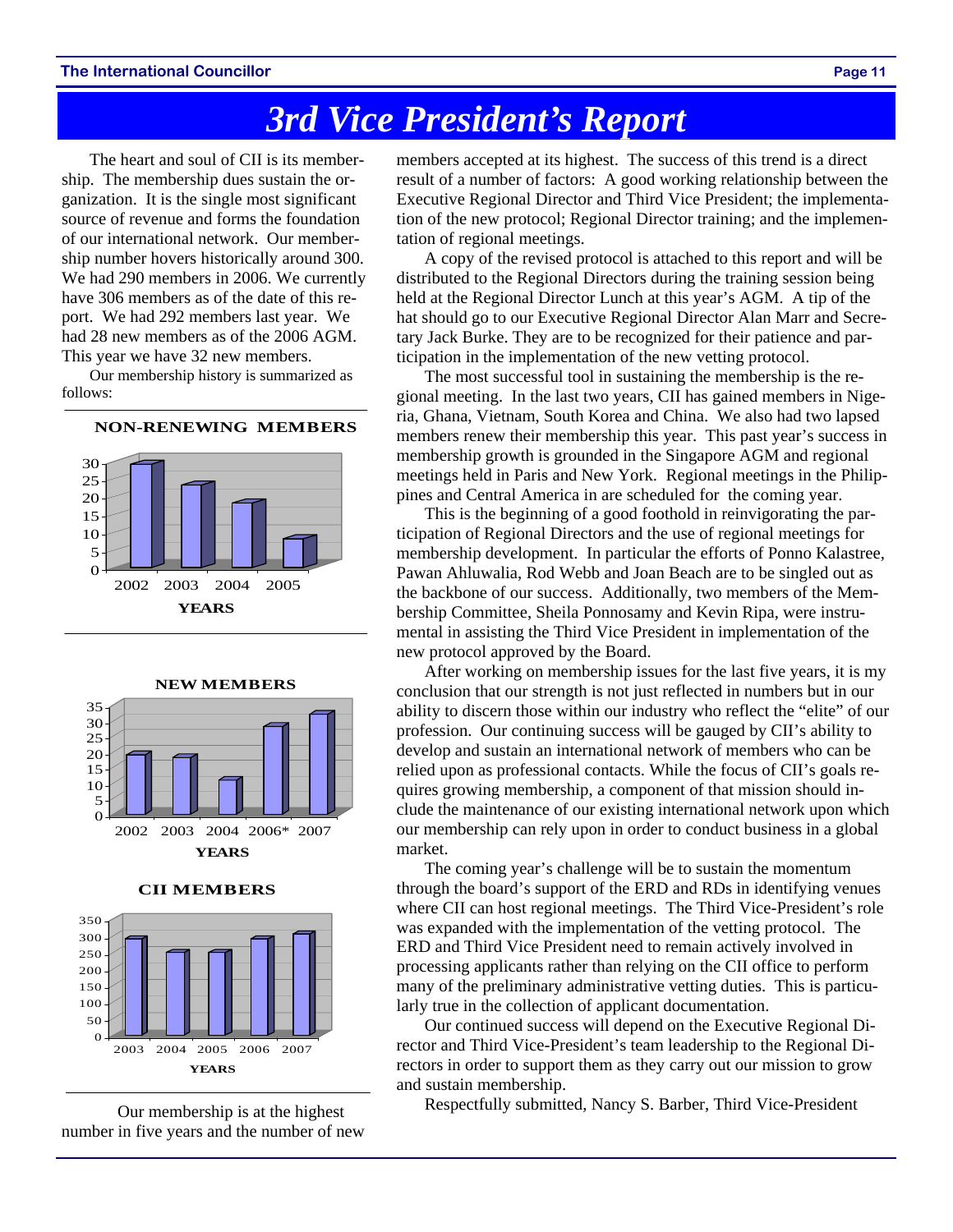## **Audit Committee Report on CII's 2006 financial results**

#### **Dear Executive Board and Council Members:**

The Audit Committee ("the AC") of the Council of International Investigators ("the CII") viewed its assignment in two parts. The AC first conducted an **examination of the transaction detail and the resultant financial statements** ("F/Ss") for year 2006. The second part of the AC assignment is the **review of the Council's accounting management and controls.** Both are summarized herein for the Board's consideration.

This exercise was in preparation for the 2007 Annual General Meeting (AGM). The examination was for the purpose of reporting to the Board of Directors and the Membership on the accuracy of the CII's financials. The AC furnishes assurances where they can be given and identifies any perceived deficiencies uncovered during the exam. The AC consulted with Rod Webb, CII's Treasurer, and Shirley Bishop, Inc. ("SBI"), the Council's paid Association Manager. Note that since the beginning of this year, SBI has been under new ownership and management. We did not contact CII's United States tax return preparer, Maris & Associates PS (CPA).

Accompanying this report are copies of the 2006 F/Ss that were supplied by the SBI Administrator and were utilized by the AC for this exercise.

#### **Background**

 The Council reports its financial results in US dollars. CII uses a *cash basis accounting method* for U.S. Government tax purposes (although CII incurred no federal tax liability in 2006). The Council reports on a calendar year and its U.S. federal corporate tax returns, Forms 990 and 990T, were due and filed by May 15, 2007. CII is a nonprofit professional association under Section 501 C of the U.S. Tax Code. CII is incorporated in the State of Washington, USA, where the CII files an annual report.

SBI uses *Quick Books* ("QBs") to compile the Council's profit & loss statement ("P&L") and the balance sheet statements. QBs is widely utilized by small businesses and it is an integrated, financial-accounting software package. When using any accounting software, for the resultant F/Ss to be accurate it requires that the Administrator collect all financial transaction data and accurately enter same. It also requires that SBI exer-

cise some judgment in coding the revenue and expenditure items when entering data into QBs*.* 

Although the cash basis method eliminates the need to make accruals and periodic estimates, there will inevitably be situations requiring journal adjustments to the accounts for data entry errors. Timing/cut-off issues (i.e. the bank statement period end to the calendar yearend) arise so as to include current period items but to exclude subsequent period items. This is largely accomplished in the post yearend reconciliation of the bank account balance to the bank ledger account balance in QBs.

#### **Examination scope and procedures**

 The Committee examined the 2006 F/Ss and support documents for CII revenue items (BSI utilizes *Excel* spreadsheet presentations) and general ledger detail and the Bank of America monthly statements ("b/s") for the Council's general checking account, a/c# 22784516. The b/s are mailed monthly to the Treasurer and are not exactly coinciding with the end of the calendar month, usually a day or two before the end of the month. The same types of records for 2005 were examined, but on a more limited, sample basis. F/S analysis comparing year 2005 to year 2006 was also performed. The AC also compared the 2006 F/Ss to the CII's 2006 tax returns, as prepared by CII's CPA firm vendor.

The AC traced items to the b/s entries from the transaction detail as entered into the general ledger to test for completeness. This year no tracing back to the paid invoices filed by SBI was performed. Our authorized signor at SBI issues only six checks per month, on average, and all as recorded appeared reasonable. The aggregated transaction type dollar totals agree to the totals in the account totals in the P&L statement. The Council's balance sheet identifies only four assets, the B of A checking  $a/c$ # 22784516, the B of A AGM a/c# 393944812, a savings a/c with a fifteen-cent balance and six hundred and twenty-five dollars of in-transit undeposited funds.

#### **Committee's Findings**

The AC was able to obtain assurances that all expenditures were being faithfully documented, recorded and dutifully re-

#### Continued on page 15

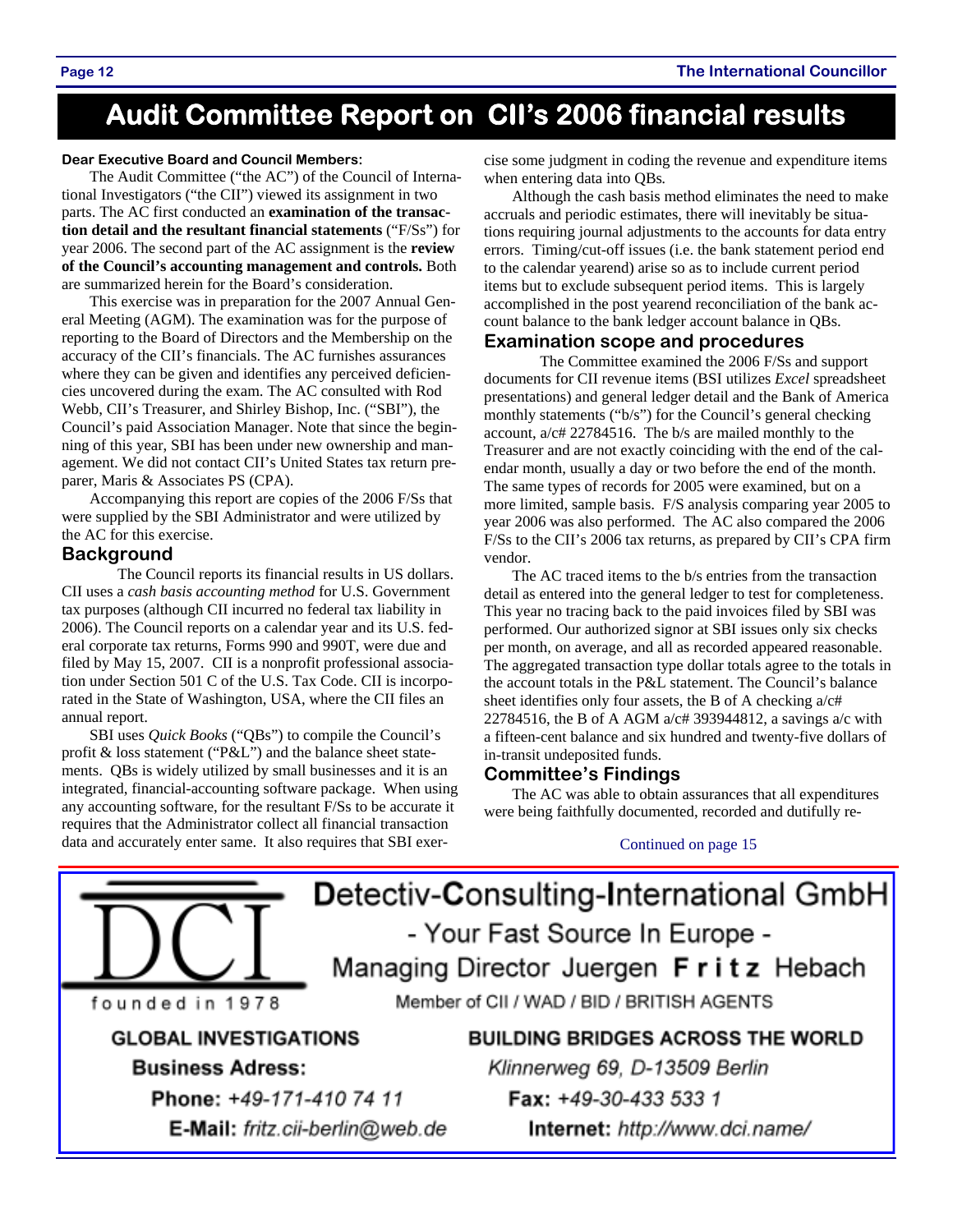| <b>Continued from</b><br>page 9<br><b>INCOME</b> | <b>CII FINANCIAL BUDGET</b><br>2006                                                           | 2006          | 2005                                                                     |                                                                          |
|--------------------------------------------------|-----------------------------------------------------------------------------------------------|---------------|--------------------------------------------------------------------------|--------------------------------------------------------------------------|
| CODE                                             | <b>ITEM</b>                                                                                   | <b>BUDGET</b> |                                                                          |                                                                          |
|                                                  | 1001Intl Councillor Ad Income                                                                 |               | \$350.00                                                                 | \$500.00                                                                 |
|                                                  | 1002Application Fees                                                                          |               | \$2,000.00                                                               | \$2,500.00                                                               |
|                                                  | 1003Dues                                                                                      |               | \$42,000.00                                                              | \$42,000.00                                                              |
|                                                  | 1005Directory Ad Income                                                                       |               | \$750.00                                                                 | \$1,300.00                                                               |
|                                                  | 1006AGM<br>1008Silent Auction<br>1009Interest<br>1010Website Link<br>Donations<br><b>MISC</b> |               | \$3,000.00<br>\$2,000.00<br>\$100.00<br>\$100.00<br>\$500.00<br>\$500.00 | \$2,000.00<br>\$5,000.00<br>\$100.00<br>\$100.00<br>\$500.00<br>\$500.00 |
|                                                  | <b>TOTAL INCOME</b>                                                                           |               | \$51,300.00                                                              | \$54,500.00                                                              |
| <b>EXPENSES</b><br>CODE                          | <b>ITEM</b>                                                                                   |               |                                                                          |                                                                          |
|                                                  | 3001Advertising                                                                               | \$0.00        | \$0.00                                                                   |                                                                          |
|                                                  | 3003AGM (Advance)                                                                             | \$3,000.00    | \$2,000.00                                                               |                                                                          |
|                                                  | 3004Bank Fees                                                                                 | \$100.00      | \$100.00                                                                 |                                                                          |
|                                                  | 3005Credit Card Charges                                                                       | \$750.00      | \$1,000.00                                                               |                                                                          |
|                                                  | <b>Foreign Currency Charges</b>                                                               |               |                                                                          |                                                                          |
|                                                  | 3007Bond                                                                                      |               | \$160.00                                                                 | \$160.00                                                                 |
|                                                  | <b>INTERNATIONAL COUNCILLOR</b>                                                               |               |                                                                          |                                                                          |
|                                                  | 3008Postage                                                                                   |               | \$100.00                                                                 | \$200.00                                                                 |
|                                                  | 3009Printing                                                                                  |               | \$100.00                                                                 | \$200.00                                                                 |
|                                                  | 3010Layout Fees                                                                               |               | \$2,400.00                                                               | \$1,500.00                                                               |
|                                                  | 3012State Annual Reports                                                                      |               | \$30.00                                                                  | \$30.00                                                                  |
|                                                  | 3113Insignia, plaques                                                                         | \$750.00      | \$800.00                                                                 |                                                                          |
|                                                  | 3114Insurance                                                                                 | \$1,400.00    | \$1,400.00                                                               |                                                                          |
|                                                  | 3115Website Hosting                                                                           | \$600.00      | \$1,500.00                                                               |                                                                          |
|                                                  | <b>Website Maintenance</b>                                                                    |               | \$600.00                                                                 |                                                                          |
|                                                  | <b>Website Development</b>                                                                    |               | \$1,000.00                                                               |                                                                          |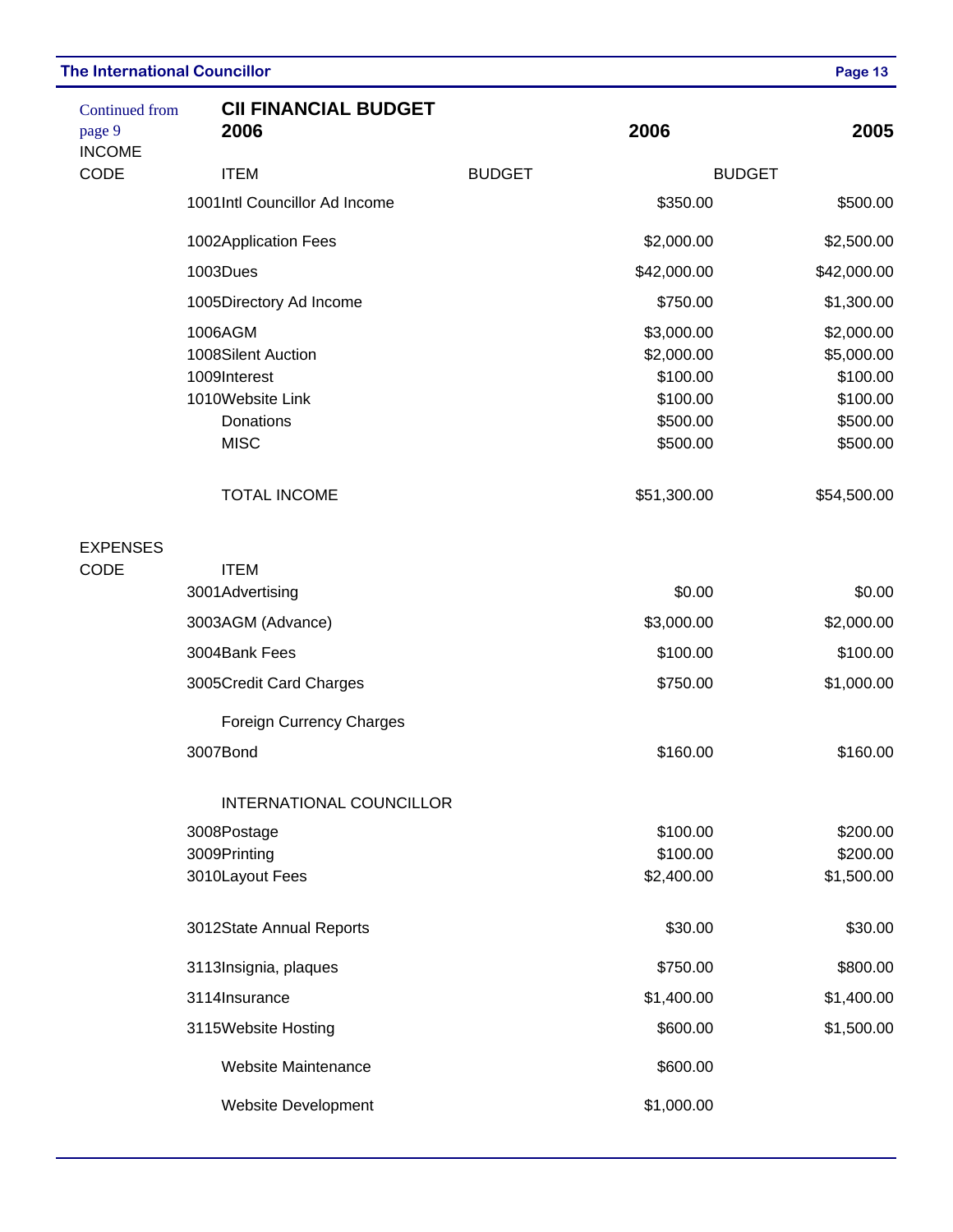| Page 14                                               | <b>The International Councillor</b>    |                                        |
|-------------------------------------------------------|----------------------------------------|----------------------------------------|
| <b>CII FINANCIAL BUDGET 2006</b>                      | 2006                                   | 2005                                   |
| <b>Continued from page 9</b>                          |                                        |                                        |
| <b>MEMBERSHIP DIRECTORY</b>                           |                                        |                                        |
| 3116<br>Design<br>3117<br>Postage<br>3118<br>Printing | \$1,000.00<br>\$2,000.00<br>\$6,000.00 | \$1,100.00<br>\$2,000.00<br>\$5,500.00 |
| 3120Office Supplies                                   | \$250.00                               | \$500.00                               |
| 3121 Postage and Delivery                             | \$3,000.00                             | \$3,000.00                             |
| 3122Printing and Reproduction                         | \$2,000.00                             | \$3,000.00                             |
| 3123Accounting & Legal                                | \$1,200.00                             | \$1,200.00                             |
| 3124Association Management                            | \$15,000.00                            | \$14,316.00                            |
| 3125Telephone                                         | \$750.00                               | \$1,200.00                             |
| 3126Travel and Entertainment                          | \$500.00                               | \$1,500.00                             |
| 3127Memorials<br>3128Vetting Fees                     | \$500.00<br>\$1,500.00                 | \$700.00<br>\$1,500.00                 |
| 3130RD expenses for recruitment                       | \$1,000.00                             | \$1,000.00                             |
| 3131Members Gifts                                     | \$500.00                               | \$500.00                               |
| 3132SA/Council Promotion                              | \$1,000.00                             | \$2,500.00                             |
| 3133SA/Health & Welfare                               | \$1,000.00                             | \$2,500.00                             |
| 3134Historical Committee                              | \$500.00                               | \$500.00                               |
| <b>Uncategorized Expense</b>                          | \$1,000.00                             | \$500.00                               |
| <b>TOTAL EXPENSES</b>                                 | \$49,690.00                            | \$51,906.00                            |
| \$                                                    | 1,610.00                               | <b>NET SURPLUS</b>                     |

### *Council sends best wishes for speedy recovery to Brenda Dudash*

#### Friends,

This is a very difficult time for me but I must inform you that on Monday, July 23, Brenda was diagnosed with endometrial cancer; she is scheduled for surgery tomorrow at 1130 and will be hospitalized (barring complications) until August 13 or 14. Her GYN oncologist is optimistic but as always cannot give a definitive evaluation until a final evaluation by the pathologist is received.

We were looking very forward to attending the Chicago AGM and seeing all our friends and making new friends, however, because of the operation, we cannot attend.

 We are both upbeat, however, this is very hard on us both. Twelve years ago Brenda had her first bout with breast cancer and we thought this was all behind us....

 In closing I ask for your prayers for Brenda. At this time I am taking very few telephone calls and I hope you understand. *Warmest Regards, Robert and Brenda Dudash*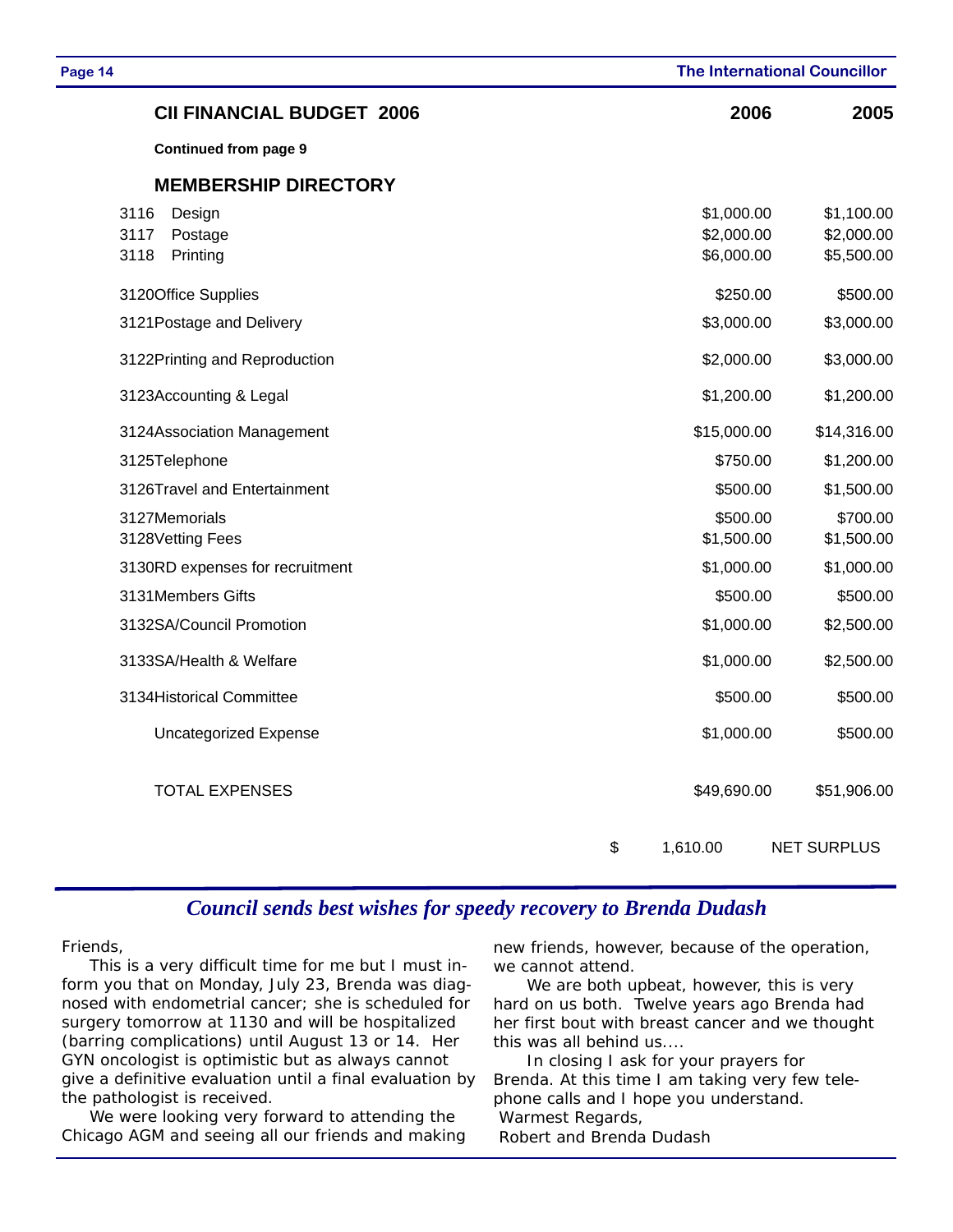### **Audit Committee Report on the CII's 2006 financial results**

#### Continued from page 12

ported on in the F/Ss. We were able to test and agree account balances to transaction detail supplied. As another test, we were able to reconcile the December 28, 2006 b/s checking account balance to the YE QBs checking account balance to within a few dollars. Considering that over \$67,000 in revenue flowed into the operating account in 2006, a few dollars difference did not move the Committee to investigate for the answer. Indeed, the difference may have been reconciled post January 1, 2002, a period for which we did not seek documentation.

SBI has preferred to record and track revenue from dues, application fees and directory ad fees in a nonintegrated *Excel* spreadsheet. Meeting registration fees were formerly so recorded until a separate AGM accounting was implemented by the Treasurer. SBI makes deposits to CII's bank account each week and reports the revenue in sum to QBs. One disadvantage to CII is that a QBs system receivables report delineating dues delinquencies cannot be had. Previous SBI owner Ms. Bishop reported having trouble using the QBs invoicing.

No quick method to evaluate dues revenue collection is available. The AC conducted merely a *sanity* type check. The reported revenue from dues on the  $P \& L$  appears to approximate the expected annual payments from members.

When comparing the revenue and expenses on the 2006 tax return with the 2006 P&L, the AC found no differences. A minor unreconciled difference in the total assets exists when comparing the tax return's balance sheet portion with the F/Ss balance sheet. This is likely a cut-off timing situation, a routine situation which AC did not try to reconcile.

### **Accounting Management & Controls**

Effective accounting for running AGM meetings, with registration fees and other revenue items remitted directly into a CII bank account, has now being implemented by the Treasurer. This should insure consistent accounting for revenues. The meeting expense side of the equation is now more easily managed by furnishing a Council corporate debit card for use in paying for obligations. This method of managing and ultimately paying for expenses has a distinct advantage. All reporting for meeting expenses is handled in a timely fashion by the debit card issuer in the form of account statements. Any possibility of accidental co-mingling of funds or uncertainty of responsibility is virtually eliminated. Individual transaction documents (invoices and sales slips) should be forwarded to SBI for supporting the statement charges.

The Treasurer has developed a simple template for AGM budgeting and for reporting meeting revenue and expense details to the Board and the Membership. The goal is to help the reader and the next Officer planning an event to know what are the components of putting on a major event like an AGM. This prior AC recommendation is now becoming a reality.

 **An earlier AC control recommendation was that the CII's Treasurer should perform the monthly bank reconciliation and receive the bank statements directly from the bank. This procedure flows from the best practices goal that bookkeeping and accounting duties should be segregated. The current procedure is the bank statements and images of canceled checks are sent directly to the Treasurer. Although the bank reconciliation is still preformed by SBI, the bank rec is then forwarded to the Treasurer with the general ledger detail. A bit of regular review by the Treasurer is then sufficient.** 

**The AC still views the receipt and recordation of regular dues, application fees and directory ad fees best preformed in the QBs invoicing system. Obviously, it should be a goal that all revenue deposits be easily traceable and delinquent fees be readily identifiable.** 

**Sincerely, The CII Audit Committee : Nancy Barber (Chair), Jack Burke, Jim Kirby and Kevin Ripa** 



Our distinguished member from Mexico, Fernando Molina, and his beautiful wife Devi ,are the proud parents of a bouncing baby boy. The details from Fernando are as follows: Our son was born on Sunday at 11:53 AM, 3.3 Kgs and 0.52 cms height. No, Guillermo was not approved by the Commander in Chief but we named him ELIO, which in your case is almost Guillermo!

### **CII—New Members**

### **Bernhard Maier, C.I.I.**

BM-Investigations Vienna, Vienna Austria www.bm-investigations.at 43-1-5221372

### **Ed Henry, C.I.I.**

Corporate Intelligence Network, LLC Ho Chi Minh City, Vietnam www.corporateintelligencenetwork.com 84-821-3321

### **Rampalsingh Chauhan, C.I.I.**

Perfect Investigation & Personnel Ser (P) Ltd Phmedabad, Gujarat INDIA 91-79-26631749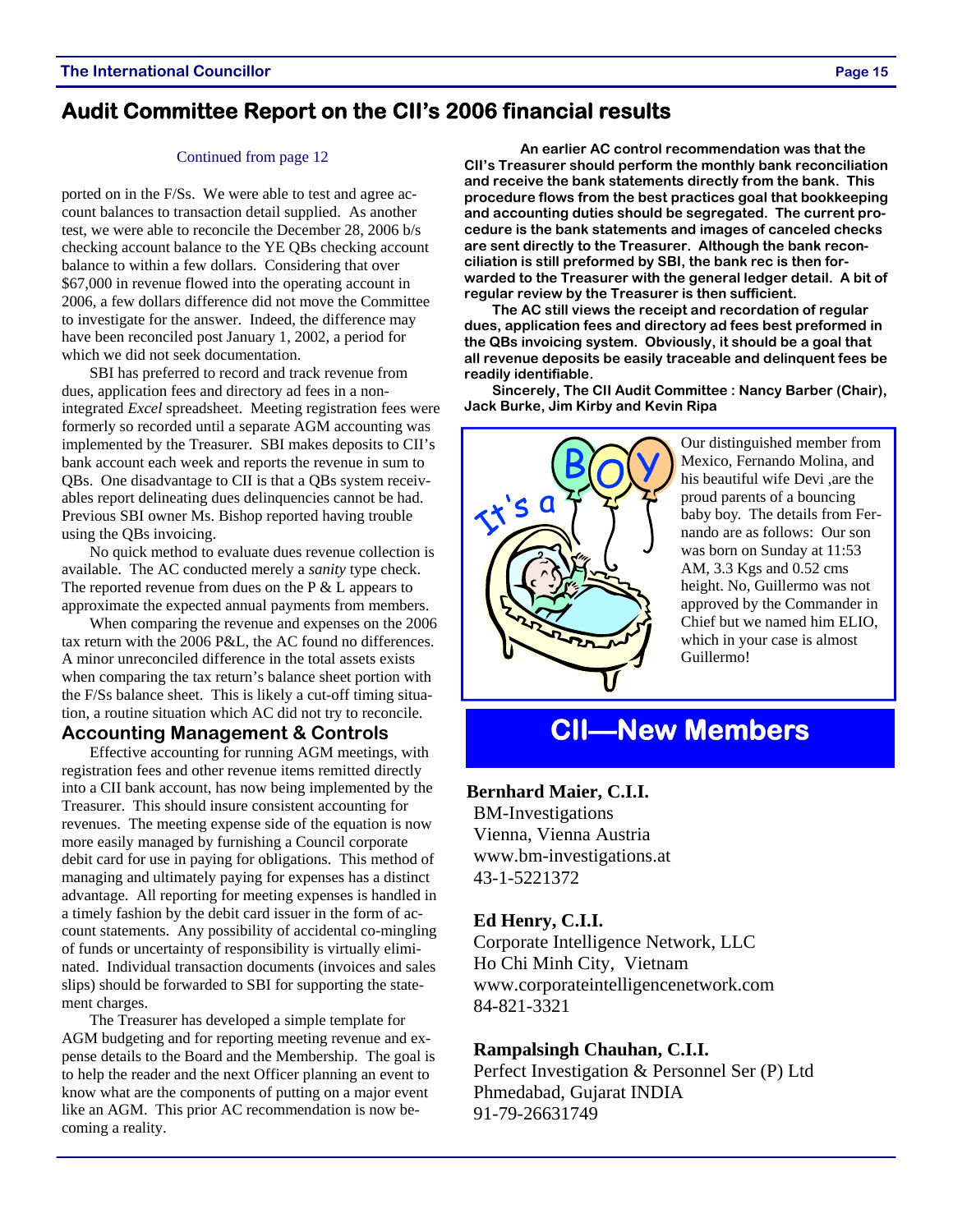#### **Page 16 The International Councillor**

### **CII — Pending Applicants**

 **Conrad Ceillam**  DNA Services LTD St. Peter Port, Guernsey Channel Islands

**Joseph Charles**  Praetorian Investigations and Security Consultants LLC McDonough, GA USA

**Viorel Croitoru**  Croma - Agentie Internationala de Investigatii Bucharest, Romania

**Mohamed Ashraf ElAzab**  Security Department American University in Cairo Cairo, Egypt

**Ethem Emre**  Benelux International Taksim, Istanbul TURKEY

**Artur Janta-Lipinski**  Contra Risk-Management Koszalin, Zachodniopomorskie POLAND

**Earl Johnson**  International Consultants & Investigations, Inc. New York, NY USA

**Vincent Parco**  Intercontinental Investigations, Inc. New York, NY USA

 **Ajay Singh**  Dynamic Detectives & Security Services Udaipur, Rajasthan INDIA

 **Alex Upatov**  Alex Detective Agency, LTD Moscow, RUSSIA

**Sharad Wadekar**  Securafence Security PVT LTD Pune, Maharashtra INDIA

**Da jiang Zhang**  Tianchao Business Investigation Center Beijing (Chaoyang Dist), CHINA

### **CII—New Applicants**

**Li Guorong**  China United Intellectial Property Protection Center Chaoyang District, Beijing, CHINA

**Sachit Kumar**  Globe Detective Agency Pvt. Ltd. New Delhi, Delhi, INDIA

**Vivek Kumar**  Globe Detective Agency Pvt. Ltd. New Delhi, Delhi, INDIA

**Fan Liming**  China United Intellectual Property Protection **Center** Chaoyang District, Beijing,

**Gordon Oliver**  Oliver, Yaskiw & Associates, Inc. Winnepeg, Manitoba, CANADA **Robert Pertuso** 

Veritas Global Southfield, MI, USA **Manish Wadhawan**  Detective Network (India) Private Ltd. New Delhi, INDIA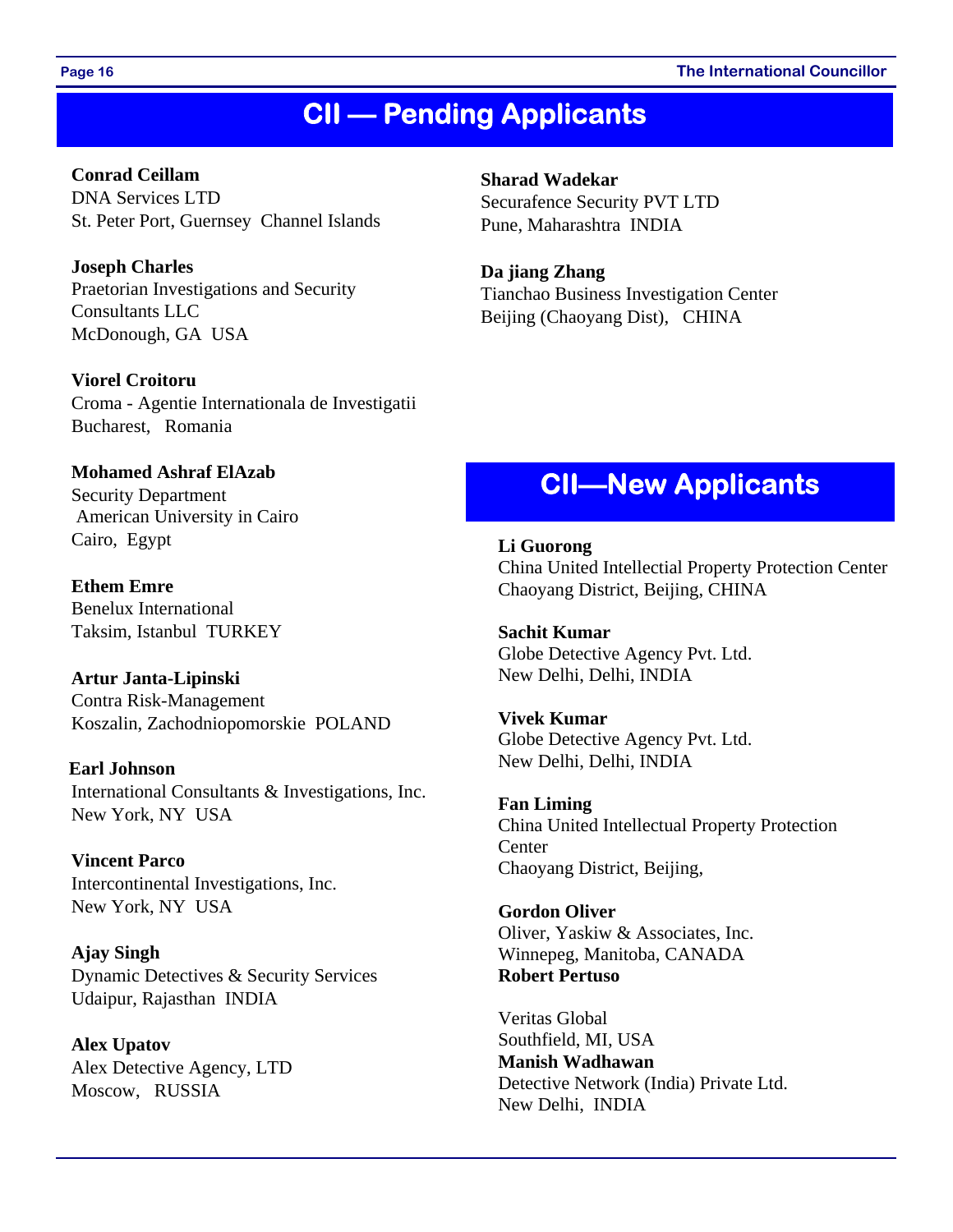# **Regional Directors 2006-2007**

| 01 CANADA EAST                                              | Fred Dehmel          | fdehmel@csilimited.com            |
|-------------------------------------------------------------|----------------------|-----------------------------------|
| 02 CANADA CENTRAL                                           | <b>Brian King</b>    | $bking@king-red.com$              |
| 03 CANADA WEST                                              | <b>Ken Cahoon</b>    | ken @fbig.ca                      |
| 04 USA NORTHEAST                                            | Joan Beach           | Joanmbeach@aol.com                |
| 05 GREAT LAKES                                              | <b>Robert Dudash</b> | robertdudash@hotmail.com          |
| 07 USA CENTRAL                                              | <b>Robert Dudash</b> | robertdudash@hotmail.com          |
| 08 USA WEST                                                 | Paneen Allen         | paneenallen@msn.com               |
| 09 AUSTRIA, HUNGARY, SWITZERLAND, Alan Marr<br><b>ITALY</b> |                      | alan-marr@jigsawservices.co.uk    |
| 10 NETHERLANDS,<br><b>BENELUX COUNTRIES</b>                 | Alan Marr            | alan-marr@jigsawservices.co.uk    |
| 11 CARIBBEAN, SOUTH AMERICA                                 | Maurice C. Amres     | geb@solutions2000.net             |
| 12 CENTRAL AMERICA                                          | Seth Derish          | seth@privateeyes.com              |
| 13 IRELAND, N IRELAND                                       | Alan Marr            | alan-marr@jigsawservices.co.uk    |
| 14 SCOTLAND, ENGLAND                                        | Alan Marr            | alan-marr@jigsawservices.co.uk    |
| 15 SPAIN & PORTUGAL                                         | Roy Whitehouse       | $wis-int@ippt$                    |
| 16 FRANCE                                                   | Joel Auribault       | ira@agence-investigations.com     |
| 17 SCANDINAVIA                                              | Jouni Heikkinen      | academic@welho.com                |
| 18 BELGIUM                                                  | Michel de Kort       | mdk@dekort-partners.be            |
| 19 GERMANY, E. EUROPE                                       | Jurgen F. Hebach     | fritz.cii-berlin@web.de           |
| 20 ISRAEL                                                   | Jacob Lapid          | lapidim@bezeqint.net              |
| 21 INDIA                                                    | Pawanjit Ahluwalia   | pawan@premiershield.net           |
| 22 SINGAPORE, SE ASIA, VIETNAM                              | Ponno Kalastree      | p.kalastree@mainguard-intl.com.sg |
| 23 HONG KONG, KOREA                                         | Li Fuk Ki            | lifk@biznetvigator.com            |
| 24 CHINA                                                    | Hai Yang             | cn@sbcs.com.cn                    |
| 25 JAPAN                                                    | Kenji Ohara          | mission@olive.ocn.ne.jp           |
| 26 AUSTRALIA, NEW ZEALAND                                   | Rodney Webb          | rtw@mwacorporate.com.au           |
| 27 ALBANIA, GREECE, TURKEY, CYPRUS                          | <b>Alan Marr</b>     | alan-marr@jigsawservices.co.uk    |
| 28 NORTH AFRICA                                             | <b>Alan Marr</b>     | alan-marr@jigsawservices.co.uk    |
| 29 CENTRAL AFRICA                                           | <b>Alan Marr</b>     | alan-marr@jigsawservices.co.uk    |
| <b>30 SOUTH AFRICA</b>                                      | <b>Peter Grant</b>   | petergrant@criskinternational.com |

### **GET INVOLVED — BE A DIRECTOR FOR YOUR AREA**